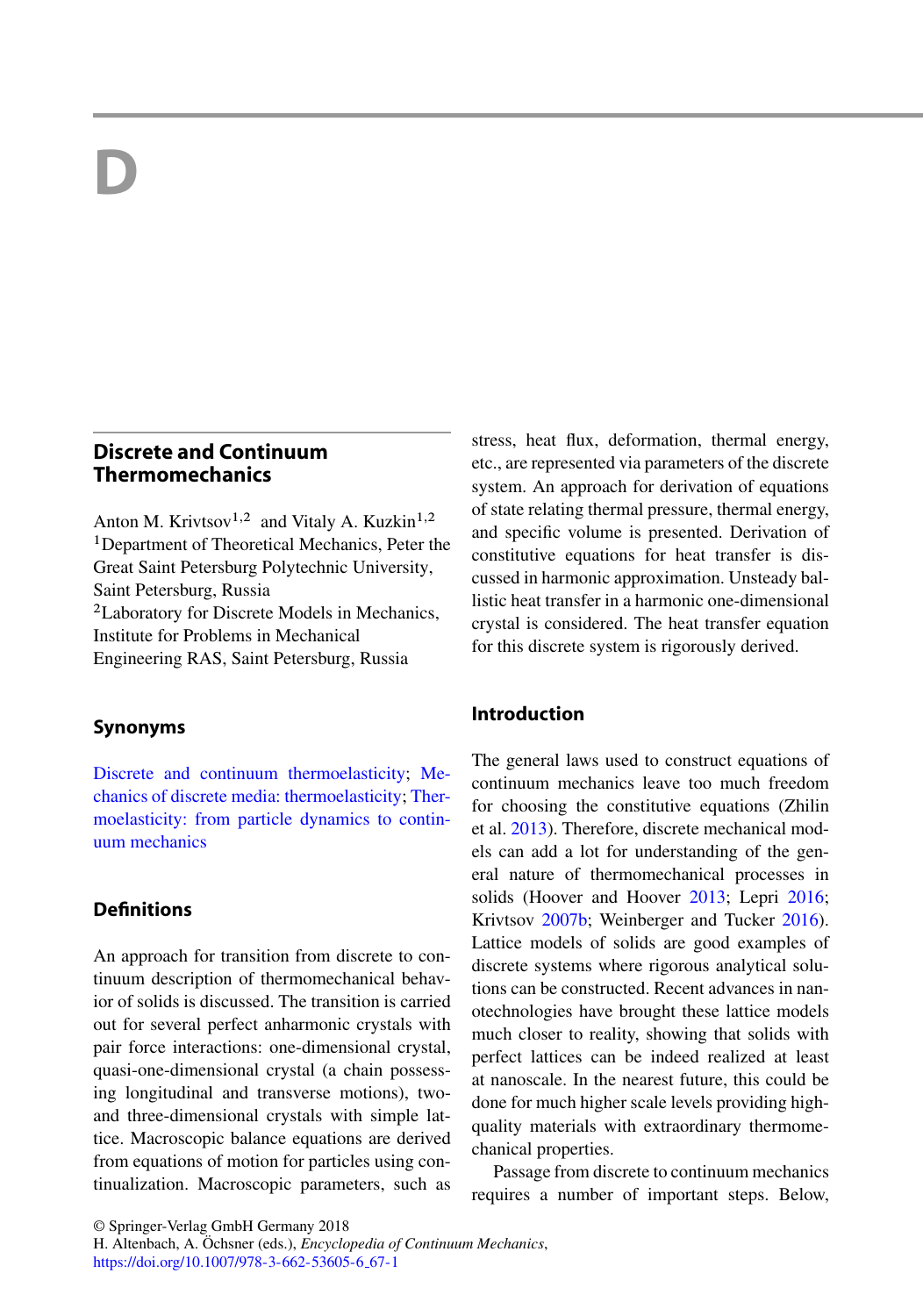we outline some of them, which in many cases allow to rigorously obtain macroscopic equations of continuum mechanics from microscopic equations of discrete mechanics.

- **Averaging.** The important feature of discrete mechanics is the existence of the chaotic thermal motion of particles forming the material. In continuum mechanics, it is taken into account implicitly via constitutive relations. Therefore some averaging procedure should be used in order to bridge the gap between discrete and continuum descriptions. Averaging can be carried out over space, time, or over a set of random realizations of the considered mechanical system. The latter averaging is preferable for both analytical derivations and computer simulations. In rigorous derivations, this average can be replaced by mathematical expectation.
- **Power expansion.** In general, averaging cannot give closed equations for anharmonic crystals. However, in the case of small nonlinearity, series expansion yields closed system of thermomechanical equations.
- **Similarity approximation.** Additional relations between different terms in the power expansion can be obtained using the similarity approximation. The approximation states that averages of higher powers are represented in terms of the lower ones (see, e.g., formula [\(20\)](#page-4-0)).
- **Correlational analysis.** Obtaining closed equations for heat transfer processes requires averaging the quantities defined for all pairs of particles. The quantities characterize correlation of motion characteristics (e.g., velocities) at different spatial points. This approach yields an exact analytical description of the heat transfer in harmonic crystals.
- **Motion separation.** In discrete systems containing large number of particles, there are several processes with different time scales. Local transitional processes are realized at the time scales of the individual particles oscillations. These processes result in thermodynamically equilibrium states such as local energy equipartition. The nonlocal processes such as

propagation of mechanical waves and heat transfer are much slower. Therefore, significant simplification can be achieved if these processes are separated.

**Continualization.** The macroscopic quantities are supposed to be varying slowly in space at distances of order of particles separation. Then series expansion replacing finite differences with spatial derivatives can be used.

Summarizing the above, stochastic finite difference equations at microscale are to be replaced by deterministic partial differential equations at macroscale.

The transition from discrete to continuum equations is carried out below for several simple anharmonic systems: one-dimensional crystal, quasi-one-dimensional crystal (a chain possessing longitudinal and transversal motions), two- and three-dimensional crystals with simple lattice. The anharmonicity is essential to observe coupled thermomechanical phenomena such as thermal expansion, etc. For all these systems, thermomechanical equations are derived in the adiabatic approximation (heat transfer is neglected). Rational description of the heat transfer processes is much more complicated. The complexity is caused by anomalous nature of the heat transfer in perfect crystalline solids. Such processes are considered in the last part, where the heat transfer in the one-dimensional crystal is considered in harmonic approximation and equations of unsteady heat processes are rigorously derived.

## **Basic Designations and Assumptions**

The discrete system is a set of particles interacting via prescribed interparticle forces of a potential nature. The particles are arranged in a perfect crystal lattice, and they perform permanent random oscillations (thermal motion) in the vicinity of the lattice nodes. The nodes participate in much more smooth mechanical motion that can be continualized.

A set of different realizations of the same system is considered. The realizations differ only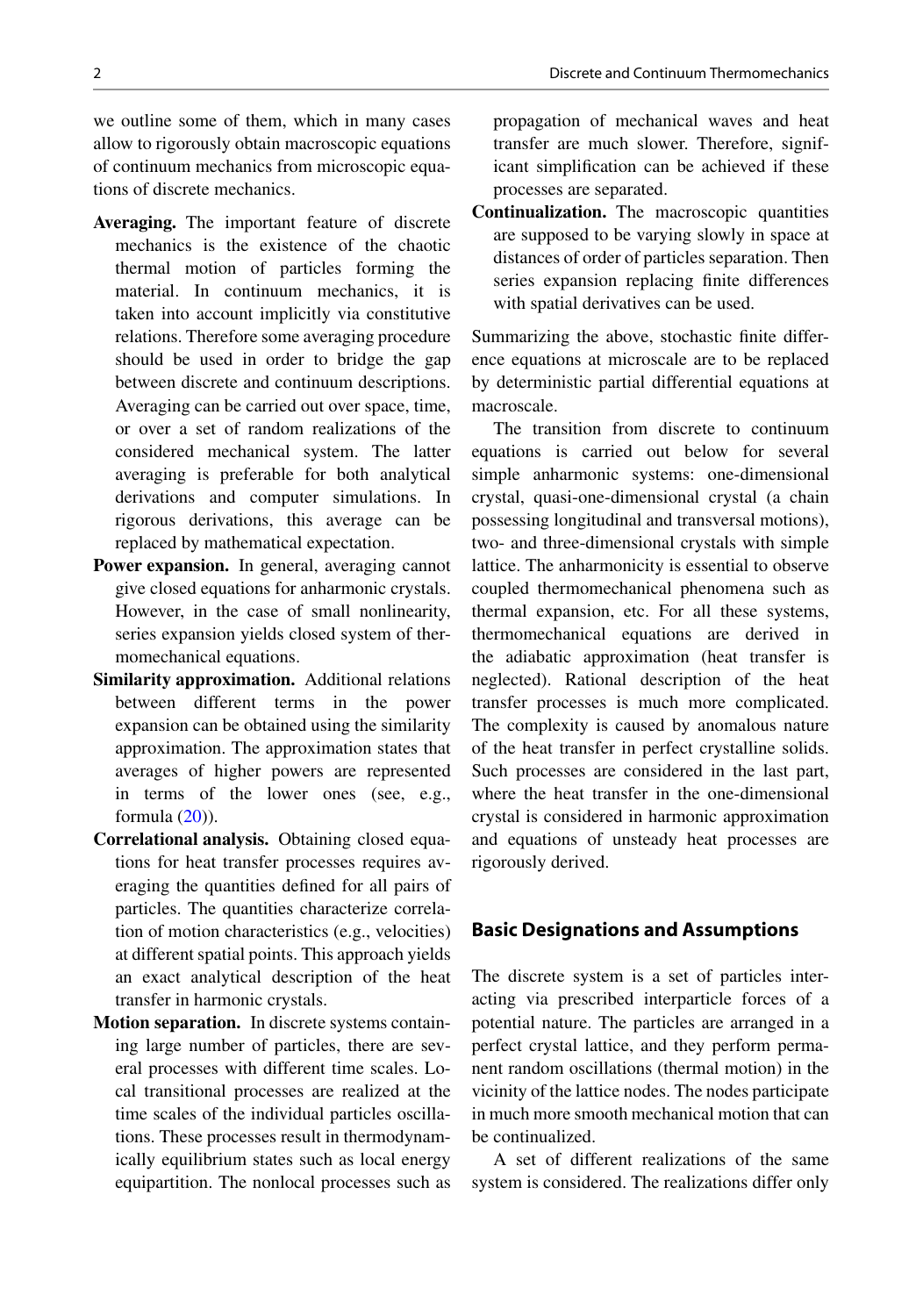by the random component of the motion. Let  $\phi_k^{(s)}$ k be the realization number s of physical property  $\phi$ for the particle number  $k$ . Then the mathematical expectation  $\overline{\phi}_k$  for the random value  $\phi_k^{(s)}$  is defined as

<span id="page-2-0"></span>
$$
\overline{\phi}_k \stackrel{\text{def}}{=} \left\langle \phi_k^{(s)} \right\rangle \stackrel{\text{def}}{=} \lim_{S \to \infty} \frac{1}{S} \sum_{s=1}^S \phi_k^{(s)}.
$$
 (1)

In numerical simulations, the mathematical expectation is replaced by an average over a sufficiently large number of realizations S. Alternatively, the averages over space and time can be used. However, definition [\(1\)](#page-2-0) is preferable, since it contains no additional parameters such as averaging period or averaging volume. Additionally, in the case of computer simulations, formula [\(1\)](#page-2-0) requires less computations.

Any physical quantity can be represented as a sum of the regular component  $(1)$  and a stochastic component:

$$
\phi_k^{(s)} = \overline{\phi}_k + \widetilde{\phi}_k^{(s)}, \quad \text{where} \quad \widetilde{\phi}_k^{(s)} \stackrel{\text{def}}{=} \phi_k^{(s)} - \overline{\phi}_k. \tag{2}
$$

Index  $(s)$  is omitted below for brevity.

The mathematical expectation is supposed to be slowly varying in space. Therefore, continualization with respect to spatial coordinate can be used. In the one-dimensional case, the continualization is carried out as follows:

$$
\overline{\phi}_k \stackrel{\text{def}}{=} \phi(x), \qquad \overline{\phi}_{k+1} \stackrel{\text{def}}{=} \phi(x+a) = \phi(x) + a\phi'(x) + O(a^2), \tag{3}
$$

where  $x$  is the continuous spatial variable equal to ka at the lattice nodes and  $O(\varepsilon)$  is a quantity of the same order as  $\varepsilon$ .

To describe temperature of the crystal at microlevel, the kinetic temperature can be used, which is defined as

<span id="page-2-1"></span>
$$
\frac{d}{2}k_BT = K_T, \qquad K_T \stackrel{\text{def}}{=} \left\langle \frac{m\tilde{v}^2}{2} \right\rangle, \quad (4)
$$

where  $k_B$  is the Boltzmann constant,  $d = 1, 2, 3$ is the space dimension,  $K_T$  is the expected value of thermal kinetic energy of the particle, and  $m$ and  $\tilde{v}$  are the mass and the stochastic velocity of the particle. The space dimensionality,  $d$ , in formula [\(4\)](#page-2-1) is introduced in order to guarantee that at equilibrium kinetic energy per degree of freedom is equal to  $\frac{k_B T}{2}$  (the equipartition theorem, see, e.g., Hoover [1991\)](#page-15-5).

<span id="page-2-3"></span>Formula [\(4\)](#page-2-1) allows to calculate temperature for any particle at any given moment in time. This definition of temperature can be proved by considering an ideal gas as a thermometer (Hoover et al. [1993\)](#page-15-6). Such thermometer being connected to the crystal after equilibration shows exactly the same temperature, as the kinetic temperature of the crystal  $(4)$ .

## **One-Dimensional Crystal**

## **General Equations**

Consider one-dimensional crystal with nearestneighbor interactions via potential  $\Pi(r)$ , where r is the interparticle distance. The dynamics equations for the longitudinal motions are

$$
m\ddot{u}_k = F_{k+1} - F_k, \qquad F_k \stackrel{\text{def}}{=} -f(a + \epsilon_k), \qquad \epsilon_k \stackrel{\text{def}}{=} u_k - u_{k-1}.
$$
 (5)

Here  $m$  is the particle mass;  $u_k$  is the displacement of the particle number  $k$ ;  $F_k$  is the force acting on particle  $k-1$  from particle  $k$ ;  $f(r) \stackrel{\text{def}}{=}$  $-TT(r)$ ;  $\epsilon_k$  is the bond deformation; and a is the lattice step.

Exact transformations of Eqs. [\(5\)](#page-2-2) yields the following energy balance equation (Krivtsov [2007b\)](#page-15-3):

<span id="page-2-4"></span><span id="page-2-2"></span>
$$
\dot{\mathscr{E}}_k = \mathscr{H}_k - \mathscr{H}_{k+1},\tag{6}
$$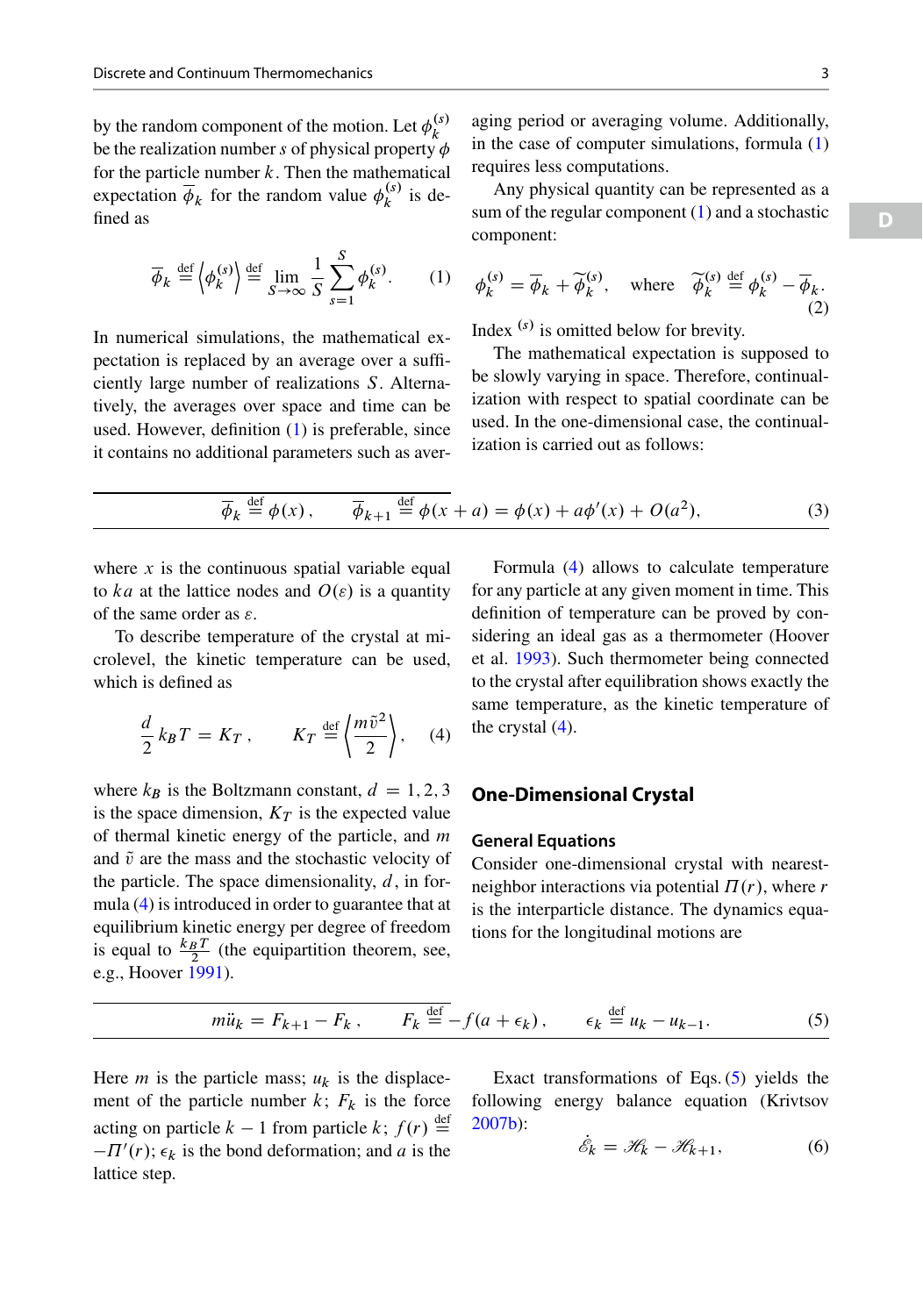where  $\mathscr{E}_k$  is the specific energy and  $\mathscr{H}_k$  is the energy flux, defined as

$$
2\mathscr{E}_k \stackrel{\text{def}}{=} mv_k^2 + \Pi(a + \epsilon_{k+1}) + \Pi(a + \epsilon_k), \qquad 2\mathscr{H}_k \stackrel{\text{def}}{=} -F_k(v_k + v_{k-1}), \tag{7}
$$

where  $v_k \stackrel{\text{def}}{=} \dot{u}_k$  is the particle velocity.

Calculating mathematical expectation [\(1\)](#page-2-0) and performing continualization [\(3\)](#page-2-3) of microscopic balance equations  $(5)$  and  $(6)$  yield macroscopic balance equations

<span id="page-3-0"></span>
$$
m\rho_0 \dot{v} = p', \qquad \rho_0 \dot{U} = -pv' - h', \quad (8)
$$

where terms  $O(a^2)$  are neglected, prime stands for derivative with respect to spatial variable  $x$ ,

<span id="page-3-6"></span>
$$
\rho_0 \stackrel{\text{def}}{=} 1/a \,, \qquad V \stackrel{\text{def}}{=} a + au' \tag{9}
$$

are the number of particles in a volume (the reverse specific volume) for the reference configuration and the actual specific volume,  $u = \overline{u}_k$ and  $v = \overline{v}_k$  are the macroscopic displacement and velocity,

$$
p \stackrel{\text{def}}{=} \left\langle f(V + \widetilde{\epsilon}_k) \right\rangle, \qquad U \stackrel{\text{def}}{=} \frac{m}{2} \left\langle \widetilde{v}_k^2 \right\rangle + \left\langle \Pi(V + \widetilde{\epsilon}_k) \right\rangle, \qquad h \stackrel{\text{def}}{=} - \left\langle \widetilde{F}_k \widetilde{v}_{k-1} \right\rangle \tag{10}
$$

are the pressure, the specific internal energy (per particle), and the heat flux. Note that in the one-dimensional case, volume  $V$  has the same dimension as length.

To close system  $(8)$ , the constitutive equations for  $p$ ,  $U$ , and  $h$  are required. Application of the virial theorem, which is a particular case of the mentioned above motion separation, gives the following representation for the internal energy (Krivtsov [2007b\)](#page-15-3):

<span id="page-3-2"></span>
$$
U = -\frac{1}{2} \left\langle f(V + \widetilde{\epsilon}_k) \widetilde{\epsilon}_k \right\rangle + \left\langle \Pi(V + \widetilde{\epsilon}_k) \right\rangle. (11)
$$

It is convenient to represent the pressure and internal energy as sum of the cold and thermal terms:

<span id="page-3-3"></span>
$$
p = p_0 + p_T, \qquad U = U_0 + U_T, \qquad (12)
$$

where

<span id="page-3-4"></span>
$$
p_0 \stackrel{\text{def}}{=} p|_{\tilde{\epsilon}_k=0} = f(V), \quad U_0 \stackrel{\text{def}}{=} U|_{\tilde{\epsilon}_k=0} = \Pi(V)
$$
\n(13)

are the cold pressure and energy (corresponding to the absence of the thermal motion) and  $p_T$  and  $U_T$  are the thermal pressure and energy. Using these quantities, Eqs.  $(8)$  can be represented in the form

<span id="page-3-7"></span><span id="page-3-1"></span>
$$
m\rho_0 \dot{v} = p'_0 + p'_T, \qquad \rho_0 \dot{U}_T = -p_T v' - h'. \tag{14}
$$

Here  $U_T$  is the specific thermal energy per particle;  $m\rho_0 = m/a$  is the mass density.

#### **The First Thermal Approximation**

According to formulas  $(10)$ ,  $(11)$ ,  $(12)$ , and  $(13)$ , the thermal pressure and the thermal energy depend on a single microscopic parameter – the stochastic part of deformation  $\widetilde{\epsilon}_k$ . Assuming this parameter to be small, the power expansion can be used for derivation of constitutive equations.

The first nontrivial approximation for Eqs.  $(10)$  and  $(11)$  in terms of the small parameter  $\widetilde{\epsilon}_k$  yields

<span id="page-3-5"></span>
$$
p_T \approx f_2(V)\xi, \qquad U_T \approx f_1(V)\xi, \qquad (15)
$$

where

$$
\xi \stackrel{\text{def}}{=} \left\langle \tilde{\epsilon}_k^2 \right\rangle, \qquad f_p(V) \stackrel{\text{def}}{=} \frac{(-1)^p}{p!} \frac{\mathrm{d}^p}{\mathrm{d}V^p} f(V). \tag{16}
$$

Parameter  $\xi$  can be referred to as the deformation temperature. Elimination of this quantity from  $(15)$  yields the Mie-Grüneisen equation of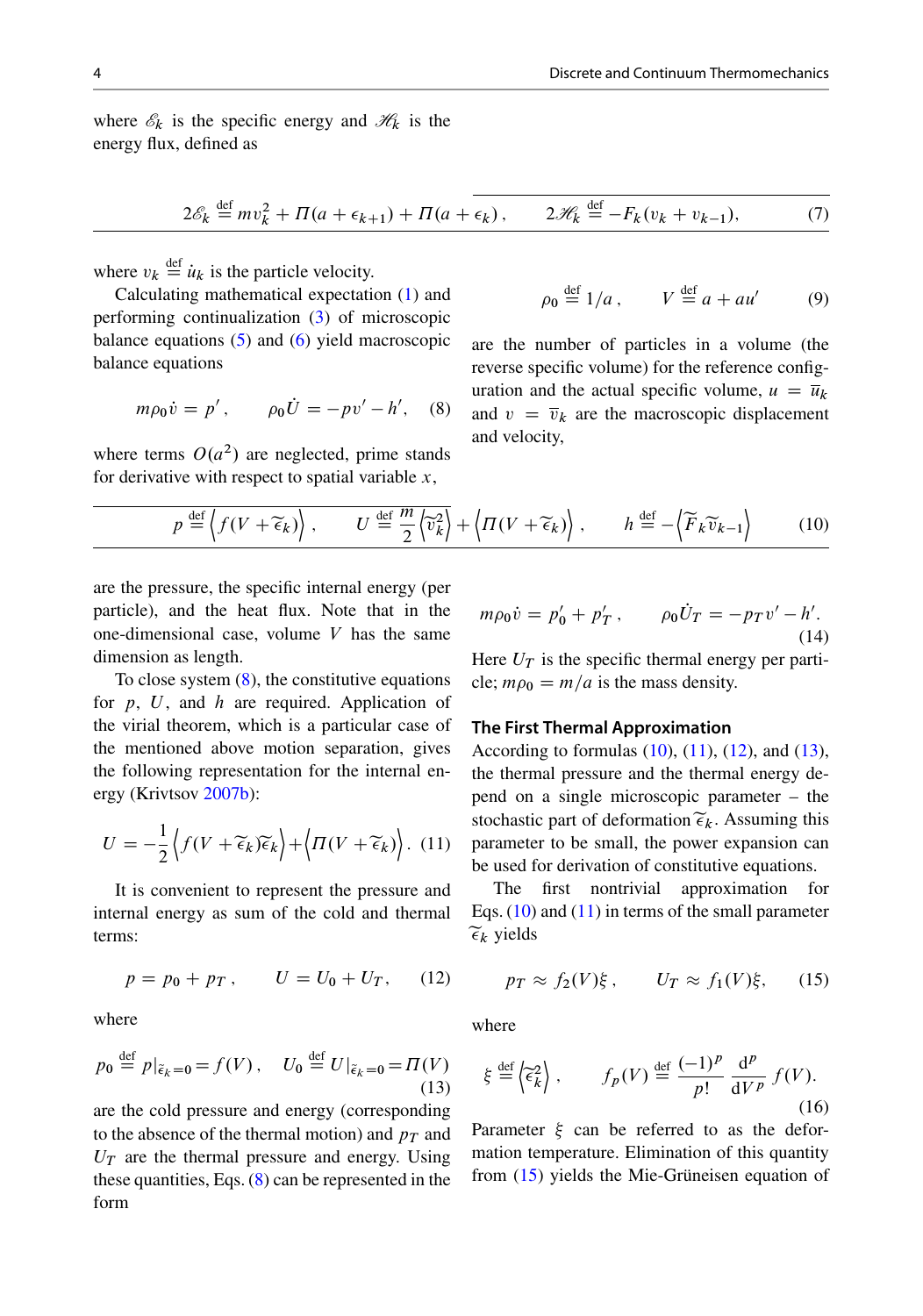state (Mie [1903;](#page-15-7) Grüneisen [1912\)](#page-15-8). The equation gives linear relation between thermal pressure and thermal energy:

<span id="page-4-1"></span>
$$
p_T = \Gamma(V) \frac{U_T}{V}, \qquad \Gamma(V) = V \frac{f_2(V)}{f_1(V)},
$$
\n(17)

where  $\Gamma(V)$  is dimensionless Grüneisen parameter.

Substitution of expressions  $(9)$ ,  $(12)$ ,  $(13)$ , and [\(17\)](#page-4-1) into the microscopic balance equations [\(14\)](#page-3-7) yields two equations for three macroscopic variables: displacement *u*, thermal energy  $U_T$ , and heat flux h. If the heat flux could be expressed in the terms of  $u$  and  $U_T$ (similarly to the pressure and internal energy) then the closed system of macroscopic equations would be obtained. However, in general this is impossible. The simplest way to close the system is to apply the adiabatic approximation, which is  $h \equiv 0$ . This approximation is good for relatively fast processes, such as shock waves.

For the adiabatic approximation, the following nonlinear wave equation can be obtained (Krivtsov [2007b\)](#page-15-3):

$$
\ddot{u} - c^2 u'' = 0,
$$
  
\n
$$
c^2 \stackrel{\text{def}}{=} \frac{1}{m\rho^2} \left( f_1 + (3f_1 f_3 - f_2^2) f_1^{-2} U_T \right),
$$
\n(18)

where  $f_p = f_p(V)$  and thermal energy  $U_T$ satisfies relation

$$
U_T = B\sqrt{f_1(V)}
$$
,  $V = a + au'$ . (19)

Constant  $\hat{B}$  can be determined from the initial conditions. In the case of small deformations, Eq.  $(18)$  is a linear wave equation where the sound speed c depends on the thermal energy.

#### **The Second Thermal Approximation**

The Mie-Grüneisen equation of state  $(17)$  is not valid when  $f_1$  is close to zero, while  $f_2$  is

nonzero. This case corresponds to strong tension of the crystal up to the breakage point. Then it is essential to leave higher order terms in series expansion of the thermal energy and thermal pressure with respect to  $\tilde{\epsilon}_k$ . To close the resulting system of equations, the similarity assumption (Krivtsov [2003\)](#page-15-9) is used:

<span id="page-4-0"></span>
$$
\left\langle \tilde{\epsilon}_k^4 \right\rangle = \lambda \left\langle \tilde{\epsilon}_k^2 \right\rangle^2 = \lambda \xi^2, \tag{20}
$$

where  $\lambda$  is an empirical constant. At small temperatures  $\lambda \approx 3$  (Krivtsov [2007b\)](#page-15-3). Then constitutive equations  $(15)$  take the form

<span id="page-4-4"></span>
$$
p_T \approx f_2(V)\xi, \quad U_T \approx f_1(V)\xi + \frac{3}{4}\lambda f_3(V)\xi^2.
$$
\n(21)

Elimination of  $\xi$  yields the following extension of the Mie-Grüneisen equation of state  $(17)$ :

<span id="page-4-5"></span>
$$
p_T = 2f_2(V) \frac{\sqrt{f_1^2(V) + 3\lambda f_3(V)U_T} - f_1(V)}{3\lambda f_3(V)}.
$$
\n(22)

In the vicinity of the critical tension (relevant to the bond break), the term  $f_1(V)$  is close to zero, and Eq.  $(18)$  takes the form

<span id="page-4-3"></span>
$$
p_T = 2f_2(V)\sqrt{\frac{U_T}{3\lambda f_3(V)}}.\tag{23}
$$

<span id="page-4-2"></span>Thus in this case, the thermal pressure is proportional to the square root of the thermal energy that is substantially different from the Mie-Grüneisen equation of state, which predicts a linear dependence.

The wave equation [\(18\)](#page-4-2) shows that the sound speed in the hot crystal vanishes in the point of the "hot break," which is located shortly before the point of the "cold break"  $V = V_1$ , where  $f_1(V_1) = 0$ . The equation of state in the vicinity of the point of the "hot break,"  $V = V_1 - \zeta$ , is represented in the following form (Krivtsov [2007b\)](#page-15-3):

$$
p_T(V_1 - \zeta, U_T) = \frac{2f_2(V_1)}{\sqrt[3]{f_2(V_1)}} U_T^{\frac{2}{3}}, \qquad \zeta \stackrel{\text{def}}{=} \sqrt[3]{\frac{U_T}{8f_2(V_1)}}.
$$
 (24)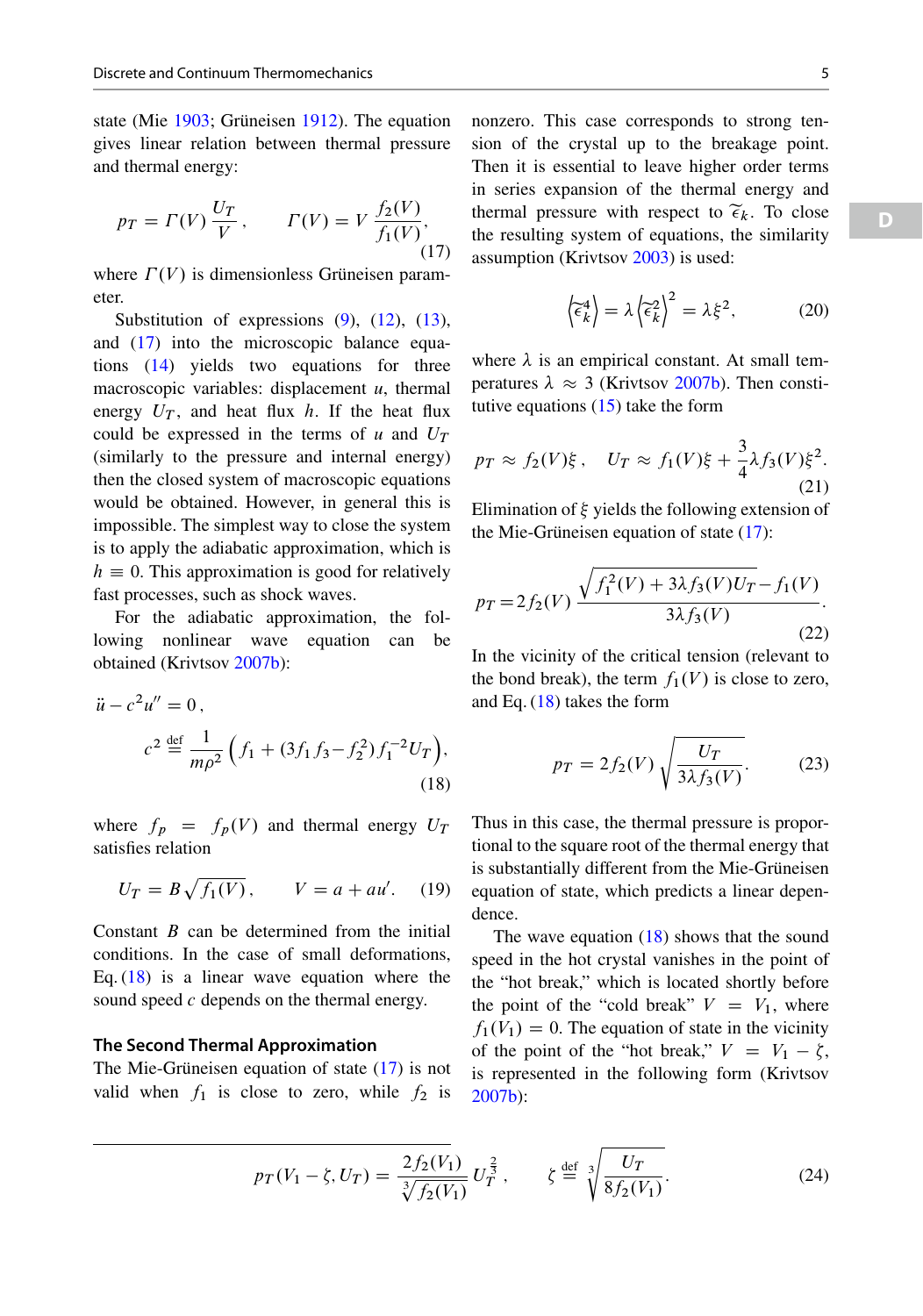where  $\lambda_p$  are empirical constants. In principle, an infinite expansion describing arbitrary nonlinearity can be carried out. However, numerical simulations show that formulas [\(25\)](#page-5-0) are less accurate for higher p (parameters  $\lambda_p$  depend on thermal

Definition of kinetic temperature [\(4\)](#page-2-1) for onedimensional case  $(d = 1)$  together with Eqs. [\(10\)](#page-3-1)

energy and deformation of the chain).

 $\bigg\}^p = \lambda_p \xi^p,$  (25)

This asymptotics has power  $2/3$  rather than  $1/2$ that holds in representation  $(23)$ . The reason for this difference is that the location of the "hot break" depends on the thermal energy itself. Note that power  $2/3$  inherent to the "hot break" is between 1 (the Mie-Grüneisen equation of state) and  $1/2$  ("cold break").

More accurate equations of state can be obtained leaving higher order terms in the expansion [\(21\)](#page-4-4). For example, adding the fourth order term to the expansion of  $p<sub>T</sub>$  yields an appropriate description of weak anharmonic effects for any tension (not only in the vicinity of the break point). Further expansions leaving higher powers of  $\xi$  require the following generalization of the similarity assumption [\(20\)](#page-4-0):

$$
\overline{U} = \frac{1}{2} k_B T + \left\langle \overline{\Pi(V + \widetilde{\epsilon}_k)} \right\rangle, \qquad k_B T = - \left\langle f(V + \widetilde{\epsilon}_k) \widetilde{\epsilon}_k \right\rangle. \tag{26}
$$

and  $(11)$  yields

**Kinetic Temperature**

<span id="page-5-0"></span> $\overline{I}$  $\widetilde{\epsilon}_k^{2p}$ k  $\overline{1}$  $=\lambda_p$  $\left\langle \widetilde{\epsilon}_{k}^{2}\right\rangle$ 

These formulas allow rewriting the above equations of state in terms of temperature instead of the thermal energy. In particular, the first thermal approximation [\(21\)](#page-4-4) yields

$$
p_T = \frac{f_2(V)}{f_1(V)} k_B T, \qquad U_T = k_B T, \quad (27)
$$

where  $k_BT = f_1(V)\xi$ . In this case, as it follows from the virial theorem, kinetic and potential parts of the thermal energy are equal, the heat capacity (for the constant volume) is constant and equal to the Boltzmann constant  $k_B$ . Then the equation of state reads

<span id="page-5-1"></span>
$$
p = f(V) + \frac{f_2(V)}{f_1(V)} k_B T.
$$
 (28)

For the case of small deformations  $|u'| \ll 1$ , substitution  $V = a + au'$  to Eq. [\(28\)](#page-5-1) yields

<span id="page-5-3"></span><span id="page-5-2"></span>
$$
\tau = f_1(a)\epsilon - \frac{f_2(a)}{f_1(a)} k_B T, \qquad \tau \stackrel{\text{def}}{=} f(a) - p,
$$
\n(29)

where  $\tau$  is the small stress and  $\epsilon = u'$  is the small strain. Equation [\(29\)](#page-5-2) is a one-dimensional version of the Duhamel-Neumann law of linear thermoelasticity. From Eq. [\(29\)](#page-5-2) the thermal expansion coefficient is calculated as

$$
\alpha \stackrel{\text{def}}{=} \frac{\epsilon}{T} \Big|_{\tau=0} = k_B \frac{f_2(a)}{f_1^2(a)}.
$$
 (30)

If nonlinear temperature effects are taken into account, the kinetic and potential parts of the thermal energy are not equal, and the thermal energy is no longer proportional to temperature. An explicit representation of the thermal energy in terms of the temperature is obtained using series expansions in Eqs.  $(26)$ . The second approximation yields

$$
U_T \approx f_1(V)\xi + \frac{3}{4}\lambda f_3(V)\xi^2, \qquad k_B T \approx f_1(V)\xi + \lambda f_3(V)\xi^2,\tag{31}
$$

Then internal energy and temperature are related as

<span id="page-5-4"></span>
$$
U_T = k_B T - \frac{\lambda f_3(V)}{4f_1^2(V)} (k_B T)^2, \qquad (32)
$$

<span id="page-5-5"></span>where terms of the third and higher orders are omitted. Note that the second coefficient in formula [\(32\)](#page-5-4) depends on the fourth derivative of the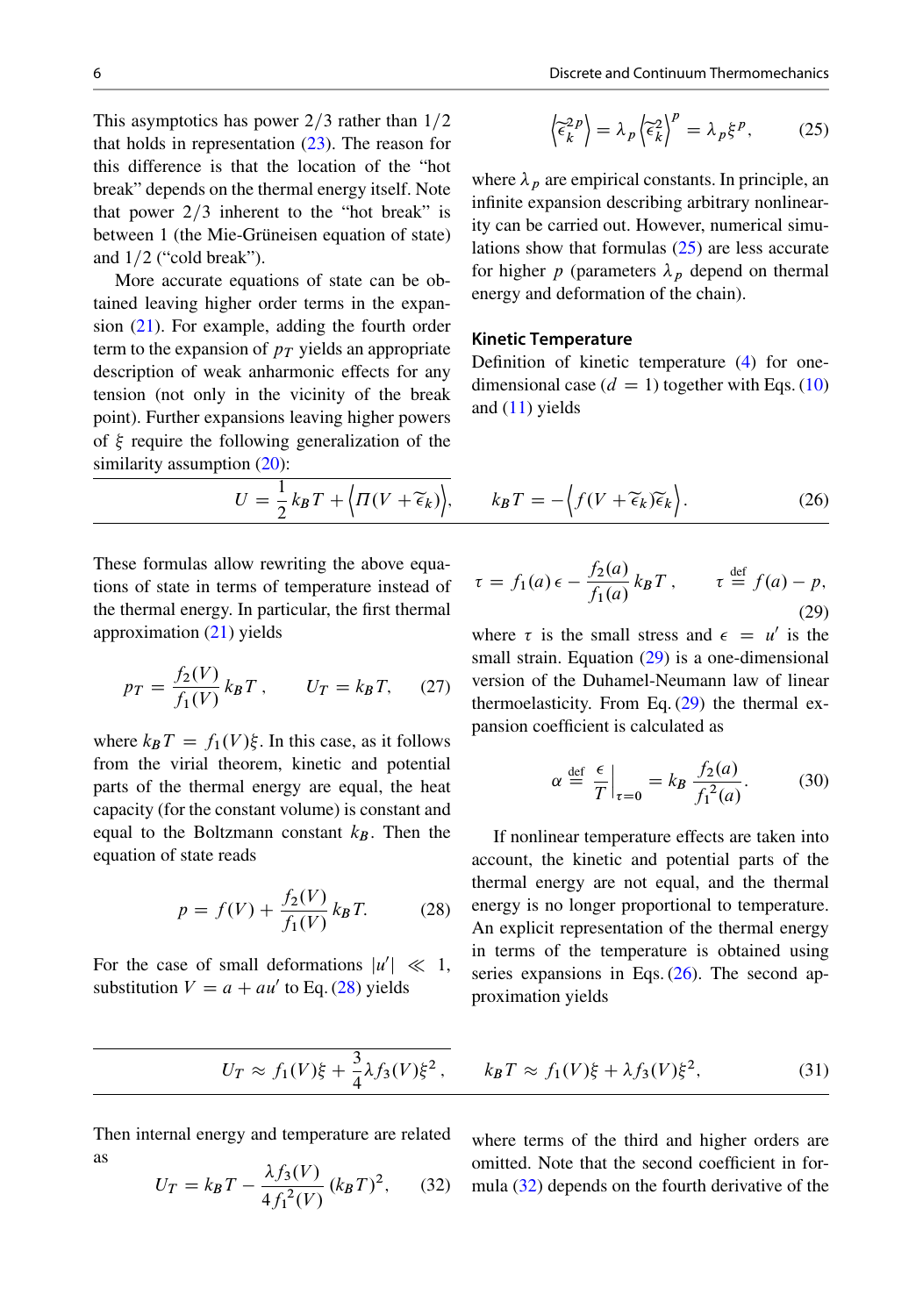interatomic potential. This fact can be used for calibration of parameters of the potential using experimental data on the temperature dependence of heat capacity.

Formula [\(32\)](#page-5-4) is not valid in the vicinity of the break point, where  $f_1$  tends to zero. In this case, from [\(31\)](#page-5-5) it follows that

<span id="page-6-0"></span>
$$
U_T = \frac{3}{4} k_B T. \tag{33}
$$

Note that coefficients of linear terms in formulas  $(32)$  and  $(33)$  are different  $(1 \text{ vs. } 3/4)$ .

In order to get nonlinear corrections to formula  $(33)$ , additional terms in expansions  $(31)$  are required.

## **Quasi-One-Dimensional Crystal**

#### **General Equations**

In the present section, longitudinal and transverse vibrations of an infinite chain with nearestneighbor interactions are considered (Kuzkin and Krivtsov [2015\)](#page-15-10). Each particle has two degrees of freedom. The chain is preliminary stretched. Continualization of this system can be carried out

as described in the previous section. The present section focuses on derivation of equations of state closing the balance equations in the adiabatic approximation.

The steady state of the system is considered. In this case, mathematical expectations of characteristics associated with all particles are identical. Vector connecting two neighboring particles is represented as a sum of its mathematical expectation **A** and the stochastic part  $\tilde{\epsilon}$  such that  $\langle \tilde{\epsilon} \rangle$  $= 0.$ Particles interact via pair potential  $\Pi$ .

Consider derivation of equations of state relating pressure, thermal energy, and deformation of the chain. Pressure is defined as

<span id="page-6-1"></span>
$$
p = -\langle \mathbf{F} \rangle \cdot \mathbf{e},
$$
  

$$
\mathbf{F} = -\Phi\left( |\mathbf{A} + \widetilde{\boldsymbol{\epsilon}}|^2 \right) (\mathbf{A} + \widetilde{\boldsymbol{\epsilon}}), \ \ \Phi(A^2) = -\frac{\Pi'(A)}{A},
$$
  
(34)

where  $A = |\mathbf{A}|$ , **e** is the unit vector directed along the chain, and **F** is the force acting between two neighboring particles. The pressure is represented as a sum of cold and thermal parts [\(12\)](#page-3-3):

$$
p = p_0 + p_T, \ p_0 = p|_{\widetilde{\epsilon}=0} = \Phi(A^2), \ p_T = p - p_0.
$$
\n(35)

<span id="page-6-2"></span>The specific energy has the form

$$
U = \frac{m}{2} \left\langle \tilde{\mathbf{v}}^2 \right\rangle + \left\langle \Pi \left( |\mathbf{A} + \tilde{\boldsymbol{\epsilon}}| \right) \right\rangle, \quad U_0 = U |_{\tilde{\boldsymbol{\epsilon}} = 0} = \Pi \left( A \right), \quad U_T = U - U_0. \tag{36}
$$

The kinetic part of specific energy is represented as a function of vector  $\tilde{\epsilon}$  using the virial transformation (Krivtsov [2003\)](#page-15-9):

<span id="page-6-3"></span>
$$
\frac{m}{2}\left\langle \tilde{\mathbf{v}}^2 \right\rangle \approx \frac{1}{2}\left\langle \tilde{\boldsymbol{\epsilon}} \cdot \mathbf{F}\left(\mathbf{A} + \tilde{\boldsymbol{\epsilon}}\right) \right\rangle. \tag{37}
$$

Formulas  $(34)$ ,  $(36)$ , and  $(37)$  show that the thermal pressure  $p_T$  and thermal energy  $U_T$  depend on vector  $\widetilde{\epsilon}$ .

## **The First Thermal Approximation**

In order to derive equations of state, consider series expansion of the thermal pressure and thermal energy with respect to  $\tilde{\epsilon}$ . The first approximation yields

<span id="page-6-4"></span>
$$
p_T \approx (\Phi' A(\mathbf{E} + 2\mathbf{e}\mathbf{e}) + 2\Phi'' A^3 \mathbf{e}\mathbf{e}) \cdot \langle \widetilde{\epsilon \epsilon} \rangle,
$$
  

$$
U_T \approx -\left(\frac{1}{2}\Phi \mathbf{E} + \Phi' A^2 \mathbf{e}\mathbf{e}\right) \cdot \langle \widetilde{\epsilon \epsilon} \rangle,
$$
 (38)

where **E** is the unity tensor, argument  $A^2$  of functions  $\Phi^{(n)}$  is omitted for brevity, and double dot product of tensors **ab** and **cd** is defined as  $ab \cdot cd = (a \cdot d)(b \cdot c)$ . Then thermal energy and thermal pressure are proportional to tensor  $\left\langle \tilde{\epsilon} \epsilon \right\rangle$ . The tensor characterizes longitudinal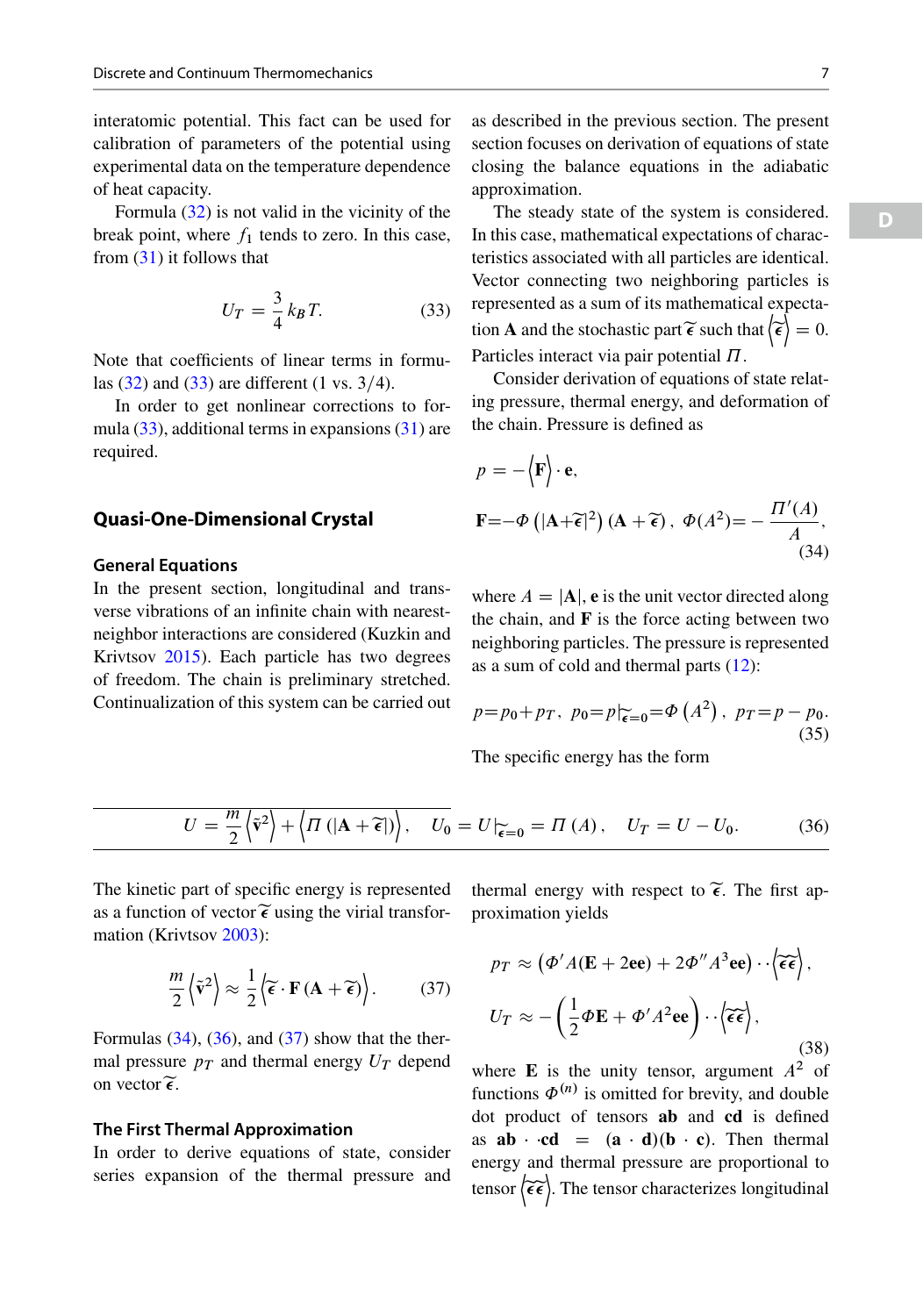and transverse deformations of the bonds caused by thermal motion:

$$
\widetilde{\epsilon} = \widetilde{\epsilon}_l \mathbf{e} + \widetilde{\epsilon}_l \mathbf{n}, \qquad \left\langle \widetilde{\epsilon} \widetilde{\epsilon} \right\rangle = \left\langle \widetilde{\epsilon}_l^2 \right\rangle \mathbf{e} \mathbf{e} + \left\langle \widetilde{\epsilon}_l^2 \right\rangle \mathbf{n} \mathbf{n} + \left\langle \widetilde{\epsilon}_l \widetilde{\epsilon}_l \right\rangle (\mathbf{e} \mathbf{n} + \mathbf{n} \mathbf{e}). \tag{39}
$$

From formulas [\(38\)](#page-6-4) and [\(39\)](#page-7-0) it follows that thermal pressure and thermal energy depend on  $\left\langle \frac{z^2}{f_1} \right\rangle$ ,  $\widetilde{\epsilon}_t^2$ E . Therefore, system [\(38\)](#page-6-4) is not closed, and additional relation between these parameters is required. The relation is derived using the equipartition theorem (Hoover [1991\)](#page-15-5). The theorem states that kinetic energy is equally distributed between degrees of freedom. In particular, kinetic energies corresponding to longitudinal and transverse motions of the quasi-one-dimensional chain are equal. Using this fact, the following relation is derived (Kuzkin and Krivtsov [2015\)](#page-15-10):

<span id="page-7-1"></span><span id="page-7-0"></span>
$$
\Pi''\left\langle \widehat{\epsilon}_l^2 \right\rangle \approx \frac{\Pi'}{A}\left\langle \widehat{\epsilon}_l^2 \right\rangle. \tag{40}
$$

Covariance of longitudinal and transverse deforcovariance of  $\widetilde{\epsilon}_l \widetilde{\epsilon}_t$ i<br>İ does not contribute to the equation of state.  $\overline{1}$ 

state.<br>Excluding  $\langle \tilde{\epsilon}_l^2 \rangle$  $\tan \left( \frac{\epsilon^2}{\epsilon^2} \right)$ forms the expressions for pressure and thermal energy, and using formula [\(40\)](#page-7-1) yields the equation of state in the Mie-Grüneisen form:

$$
p_T = \frac{\Gamma(A)}{A} U_T, \quad \Gamma = \frac{\Gamma_l + \Gamma_t}{2}, \quad \Gamma_l = -\frac{\Pi^{\prime\prime\prime} A}{2\Pi^{\prime\prime}}, \quad \Gamma_t = -\frac{\Pi^{\prime\prime} A - \Pi^{\prime}}{2\Pi^{\prime}}.
$$
(41)

Grüneisen parameter  $\Gamma$  has two contributions  $\Gamma_l$ and  $\Gamma_t$  from longitudinal and transverse vibrations, respectively. The contribution of longitudinal vibrations  $\Gamma_l$  is caused by anharmonicity of the interatomic potential only. It vanishes in the case of harmonic potential  $(\Pi''' = 0)$ . In contrast, the contribution of transverse vibrations  $\Gamma_t$ does not depend on anharmonic properties of the potential. It is caused by geometrical nonlinearity.

#### **The Second Thermal Approximation**

The Mie-Grüneisen equation of state  $(41)$  is inapplicable, for example, in the case of small deformations of the chain (Kuzkin and Krivtsov [2015\)](#page-15-10). More accurate equations of state are derived as follows. Thermal pressure and thermal <span id="page-7-2"></span>energy are expanded into series with respect to parameter  $\tilde{\epsilon}$  up to the terms of the fourth order. It is assumed that transverse deformations of the It is assumed that transverse deformations of the<br>bonds are larger than longitudinal  $\left\langle \tilde{\epsilon}_t^2 \right\rangle \gg \left\langle \tilde{\epsilon}_l^2 \right\rangle$ . In order to close the resulting system of equations, the following similarity assumptions are used:

<span id="page-7-3"></span>
$$
\left\langle \tilde{\epsilon}_t^4 \right\rangle = \lambda \left\langle \tilde{\epsilon}_t^2 \right\rangle^2, \qquad A \left\langle \tilde{\epsilon}_l \tilde{\epsilon}_t^2 \right\rangle = \mu \left\langle \tilde{\epsilon}_l^2 \right\rangle^2. (42)
$$

<span id="page-7-4"></span>The second formula in  $(42)$  is written assuming that  $\widetilde{\epsilon}_l$  has the same order as  $\widetilde{\epsilon}_t^2$ . Parameters  $\lambda$ and  $\mu$  are estimated using computer simulations. For example, in the case of the Lennard-Jones potential  $\lambda \approx 3$ ,  $\mu \approx -1$ . Then equation of state similar to Eq.  $(22)$  is obtained

$$
p_T = \frac{B_2}{B_4}U_T + \frac{(B_2B_3 - B_1B_4)(B_3 - \sqrt{B_3^2 + 4B_4U_T})}{2B_4^2},
$$
\n(43)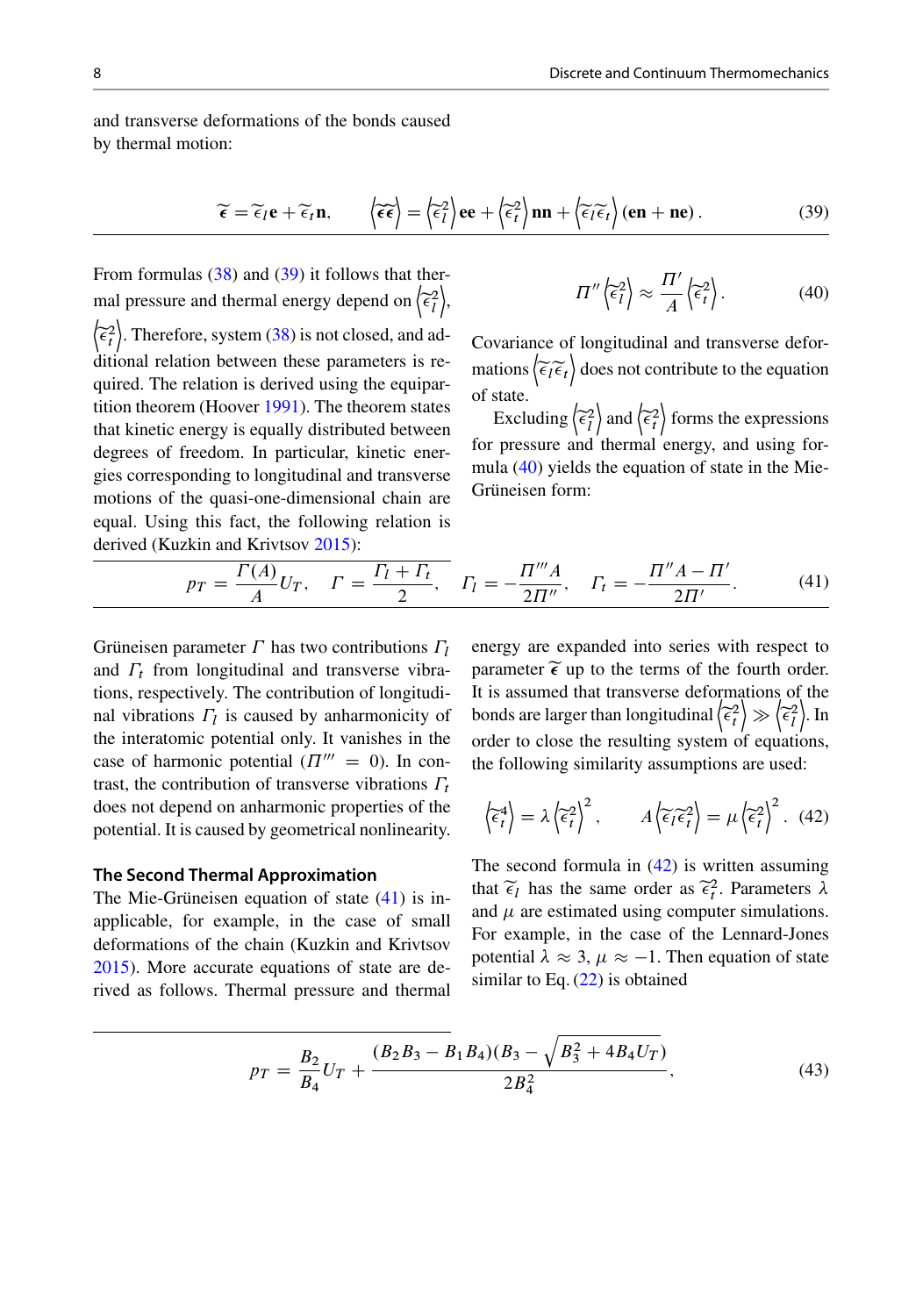where

$$
B_1 = \Phi' A + \frac{\Gamma_l}{A} \Phi, \quad B_3 = -2\Phi,
$$
  
\n
$$
B_4 = -\frac{7}{4} (\lambda + 2\mu) \Phi',
$$
  
\n
$$
B_2 = \frac{\mu - \Gamma_l (\lambda + \mu)}{A} \Phi' + \frac{\lambda + 4\mu}{2} \Phi'' A.
$$
\n(44)

Analysis of equation of state [\(43\)](#page-7-4) shows that the dependence of thermal pressure on thermal energy is strongly nonlinear. For example, consider series expansions of  $p_T(U_T)$  for the cases of stretched chain  $(A > a)$ , unstretched chain  $(A = a)$ , and deformation corresponding to zero Grüneisen parameter  $(\Gamma(A_*) = 0)$ . Then

<span id="page-8-0"></span>
$$
p_T \approx \frac{\Gamma}{A} U_T + \frac{B_2 A - \Gamma B_4}{4\Phi^2 A} U_T^2, \quad A > a,
$$
  

$$
p_T \approx -\sqrt{\frac{2\Pi'' U_T}{7(\lambda + 2\mu)}}, \quad A = a,
$$
  

$$
p_T \approx \frac{B_2}{4\Phi^2} U_T^2, \quad A = A_*
$$
. (45)

Formulas [\(45\)](#page-8-0) and results of molecular dynamics simulations (Kuzkin and Krivtsov [2015\)](#page-15-10) show that in the case of small deformations the Mie-Grüneisen equation of state is inaccurate. Moreover in the case of unstretched chain or deformation corresponding to zero Grüneisen parameter, the Mie-Grüneisen equation is inapplicable. In these cases, nonlinear equation of state  $(43)$  should be used.

Thus the approach described above allows to derive nonlinear equations of state. The equations are applicable in wider range of deformations and thermal energies than the Mie-Grüneisen equation.

## **Two- and Three-Dimensional Crystals**

#### **General Equations**

In the present section, continuum balance equations and equations of state are derived from lattice dynamics equations for twoand three-dimensional crystals with simple structure (Krivtsov [2007b;](#page-15-3) Krivtsov and Kuzkin [2011;](#page-15-11) Kuzkin and Krivtsov [2011;](#page-15-12) Kuzkin et al. [2015\)](#page-15-13).

Consider an infinite crystal lattice with simple structure in d-dimensional space  $(d = 1, 2 \text{ or }$ 3). Two states of a crystal and its equivalent continuum are considered: the reference configuration (undeformed crystal) and the current configuration. Thermoelastic deformations of the crystal are investigated. In this case, the mapping between the reference and current configurations exists. Radius vectors of equivalent continuum in the reference and current configurations are denoted as **r** and **R**, respectively.

Relations between continuum deformation measures and deformations of bonds in a crystal are derived as follows. Consider a reference particle. Neighbors of the reference particle are marked by index  $\alpha$ . Vector connecting the particle with its neighbor number  $\alpha$  in the reference configuration is denoted as  $\mathbf{a}_{\alpha}$ . By the definition, vectors  $\mathbf{a}_{\alpha}$  have the following property

$$
\mathbf{a}_{\alpha} = -\mathbf{a}_{-\alpha}.\tag{46}
$$

In the current configuration, vector connecting the reference particle and its neighbor  $\alpha$  is represented as a sum of its mathematical expectation  $\mathbf{A}_{\alpha}$  and the remaining oscillatory part  $\widetilde{\epsilon}_{\alpha}$ such that  $\langle \tilde{\epsilon}_{\alpha} \rangle = 0$ . It is assumed that mathematical expectations of particle positions are identical to positions of corresponding points of continuum. Then continualization of vector  $A_{\alpha}$ yields

<span id="page-8-1"></span>
$$
A_{\alpha} = R(r + a_{\alpha}) - R(a_{\alpha}) \approx a_{\alpha} \cdot \overset{\circ}{\nabla} R, \quad (47)
$$

where  $\hat{\nabla}$  is the nabla operator in the reference configuration. In the literature, formula [\(47\)](#page-8-1) is referred to as the Cauchy-Born rule.

The expression for the strain gradient follows from formula [\(47\)](#page-8-1):

<span id="page-8-2"></span>
$$
\mathring{\nabla} \mathbf{R} = \left(\sum_{\alpha} \mathbf{a}_{\alpha} \mathbf{a}_{\alpha}\right)^{-1} \cdot \sum_{\mathbf{a}} \mathbf{a}_{\alpha} \mathbf{A}_{\alpha}.
$$
 (48)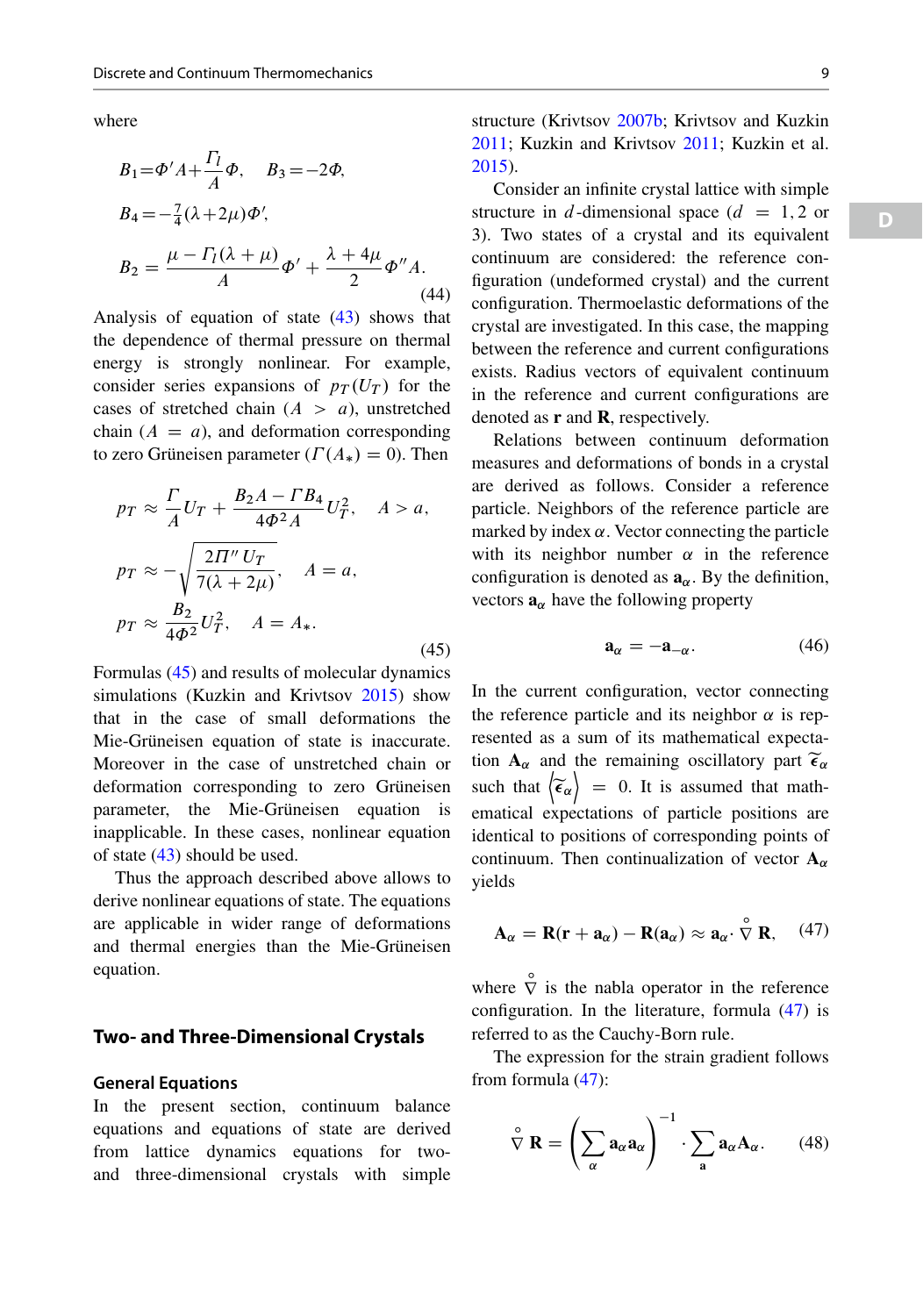Thus formulas  $(47)$  and  $(48)$  relate deformations of the bonds in a crystal with deformations of the equivalent continuum.

Consider derivation of continuum balance equations from discrete equations of motion of the crystal. Equation of motion for the reference particle reads

<span id="page-9-0"></span>
$$
m\ddot{\mathbf{u}} = \sum_{\alpha} \mathbf{F}_{\alpha},\tag{49}
$$

where  $\mathbf{F}_{\alpha}$  is the force acting on the reference particle from its neighbor  $\alpha$  and  $m$  is particle's mass. Mathematical expectation of both parts of Eq. [\(49\)](#page-9-0) is calculated. Continualization is carried out using the third Newton's law:

$$
\mathbf{F}_{\alpha}(\mathbf{r}) = -\mathbf{F}_{-\alpha}(\mathbf{r} + \mathbf{a}_{\alpha}), \qquad \left\langle \mathbf{F}_{\alpha} \right\rangle(\mathbf{r}) \approx -\left\langle \mathbf{F}_{-\alpha} \right\rangle(\mathbf{r}) - \mathbf{a}_{\alpha} \cdot \hat{\nabla} \left\langle \mathbf{F}_{-\alpha} \right\rangle(\mathbf{r}). \tag{50}
$$

Then equation of motion [\(49\)](#page-9-0) in continuum limit takes the form

$$
\frac{m}{V_0} \left\langle \ddot{\mathbf{u}} \right\rangle = \stackrel{\circ}{\nabla} \cdot \left( \frac{1}{2V_0} \sum_{\alpha} \mathbf{a}_{\alpha} \left\langle \mathbf{F}_{\alpha} \right\rangle \right), \qquad V_0 = \frac{\sqrt{5-d}}{2} a^d,
$$
\n(51)

where  $a$  is an equilibrium distance and  $V_0$  is the volume of the elementary cell in the reference configuration (volume per particle in an infinite perfect lattice Krivtsov [2007b\)](#page-15-3).

Equation  $(51)$  has the same form as continuum momentum balance equation in the reference configuration. Comparison of these equations yields the expression for the Piola stress tensor **P**:

<span id="page-9-2"></span>
$$
\mathbf{P} = \frac{1}{2V_0} \sum_{\alpha} \mathbf{a}_{\alpha} \Big| \mathbf{F}_{\alpha} \Big|.
$$
 (52)

Similar derivations in the current configuration yields the expressions for the Cauchy stress tensor:

<span id="page-9-3"></span>
$$
\tau = \frac{1}{2V} \sum_{\alpha} \mathbf{A}_{\alpha} \langle \mathbf{F}_{\alpha} \rangle, \tag{53}
$$

where  $V$  is the volume per particle in the current configuration. Formulas  $(52)$  and  $(53)$  represent Cauchy and Piola stress tensors via interatomic forces and distances. Note that this approach allows to calculate the stress field to the accuracy of tensor with zero divergency.

Consider the equation of energy balance for the reference particle (Kuzkin and Krivtsov [2011\)](#page-15-12). Body forces and volumetrical heat sources

<span id="page-9-1"></span>are neglected. Derivations are carried out in the reference configuration. Specific energy per particle has the following form

<span id="page-9-6"></span>
$$
U = \frac{m}{2} \langle \tilde{\mathbf{v}}^2 \rangle + \frac{1}{2} \sum_{\alpha} \langle \Pi (|\mathbf{A}_{\alpha} + \widetilde{\boldsymbol{\epsilon}}_{\alpha}|) \rangle. \quad (54)
$$

Calculating time derivative and performing continualization yields

<span id="page-9-4"></span>
$$
\frac{\dot{U}}{V_0} = \mathbf{P} \cdot \left( \tilde{\nabla} \left\langle \mathbf{v} \right\rangle \right)^T + \tilde{\nabla} \cdot \left( \frac{1}{2V_0} \sum_{\alpha} \mathbf{a}_{\alpha} \left\langle \widetilde{\mathbf{F}}_{\alpha} \cdot \tilde{\mathbf{v}} \right\rangle \right). \tag{55}
$$

Comparison of Eq. [\(55\)](#page-9-4) with continuum equation of energy balance yields the expression for the heat flux in the reference configuration:

<span id="page-9-5"></span>
$$
\mathbf{h} = -\frac{1}{2V_0} \sum_{\alpha} \mathbf{a}_{\alpha} \langle \mathbf{F}_{\alpha} \cdot \tilde{\mathbf{v}} \rangle.
$$
 (56)

Equivalent expressions for the heat flux are the following: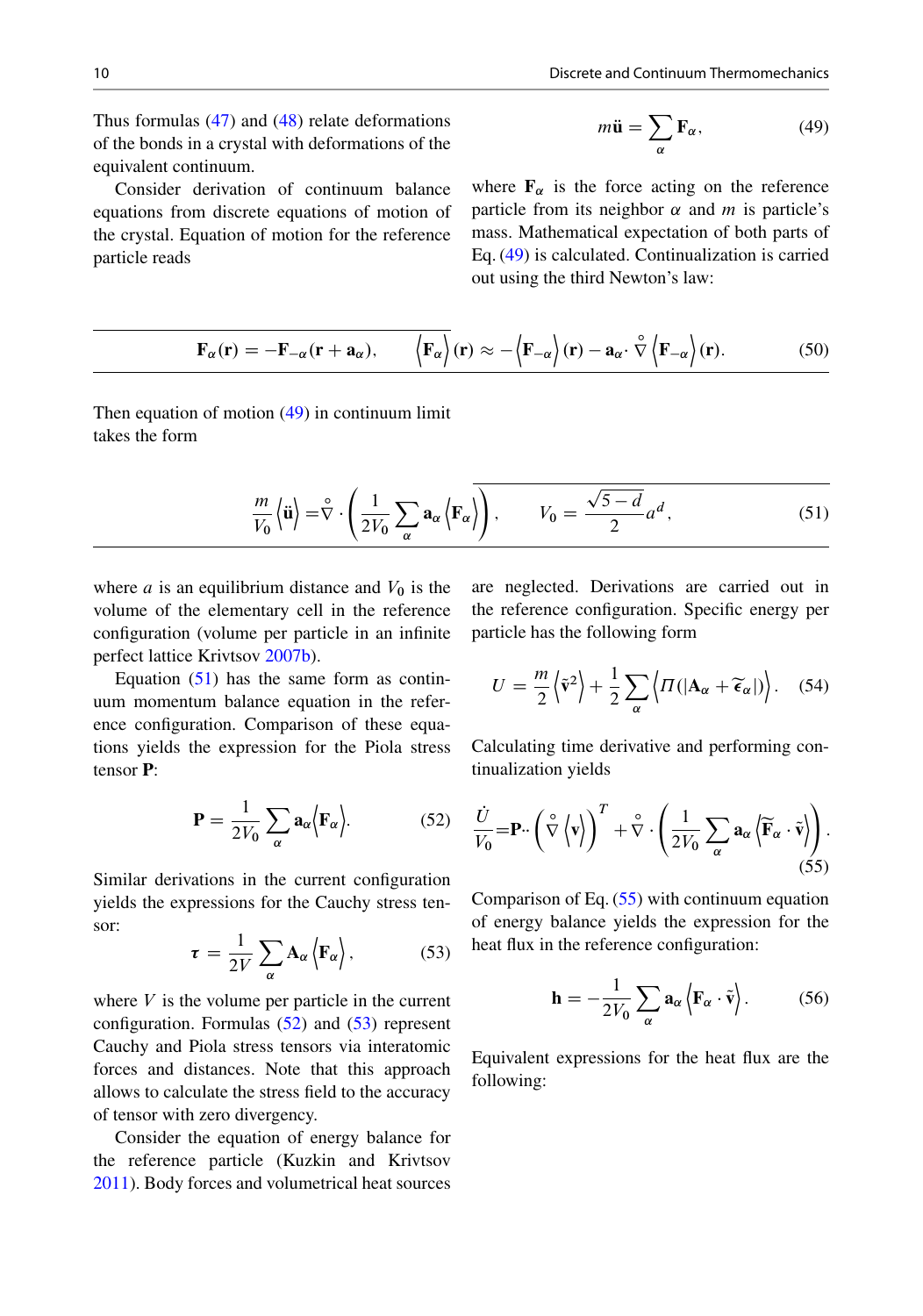$$
\mathbf{h} = -\frac{1}{4V_0} \sum_{\alpha} \mathbf{a}_{\alpha} \left\langle \mathbf{F}_{\alpha} \cdot (\tilde{\mathbf{v}} + \tilde{\mathbf{v}}_{\alpha}) \right\rangle = -\frac{1}{2V_0} \sum_{\alpha} \mathbf{a}_{\alpha} \left\langle \mathbf{F}_{\alpha} \cdot \tilde{\mathbf{v}}_{\alpha} \right\rangle.
$$
 (57)

Expressions  $(56)$  and  $(57)$  coincide in the continuum limit. Note that according to formulae [\(55\)](#page-9-4), the heat flux is calculated to the accuracy of vector field with zero divergency.

Expressions for the heat flux in the current configuration are obtained using the identity  $H =$  $V_0$  $\frac{c}{\sqrt{2}}$  $\nabla$  **R**  $\sqrt{T}$  $\cdot \mathbf{h}/V$  :

$$
\mathbf{H} = -\frac{1}{4V} \sum_{\alpha} \mathbf{A}_{\alpha} \left\langle \mathbf{F}_{\alpha} \cdot (\tilde{\mathbf{v}} + \tilde{\mathbf{v}}_{\alpha}) \right\rangle = -\frac{1}{2V} \sum_{\alpha} \mathbf{A}_{\alpha} \left\langle \mathbf{F}_{\alpha} \cdot \tilde{\mathbf{v}}_{\alpha} \right\rangle = -\frac{1}{2V} \sum_{\alpha} \mathbf{A}_{\alpha} \left\langle \mathbf{F}_{\alpha} \cdot \tilde{\mathbf{v}} \right\rangle. \tag{58}
$$

Thus continuum balance equations are derived from particle dynamics equations. The expressions for equivalent stress tensors and heat fluxes are given by formulas  $(53)$  and  $(58)$ . In the following section, the expression for the Cauchy stress tensor is used for derivation of equations of state.

Derivations presented above are based on the assumption that the total force acting on a particle is represented as a sum of forces  $\mathbf{F}_{\alpha}$ . In the case of pair interactions, this assumption is satisfied identically. The case of multibody interactions is discussed in paper Kuzkin [\(2010\)](#page-15-14). It is shown that

similar decomposition of the total force can be carried out in the case of an arbitrary multibody potential. Therefore formulas  $(53)$  and  $(58)$  are valid in the case of multibody interactions.

## **The First Thermal Approximation**

In order to close balance equations described in the previous section, additional constitutive relations are required. Consider the equation of state for the stress tensor.

The stress tensor is represented as a sum of cold and thermal parts:

$$
\tau = \tau_0 + \tau_T, \qquad \tau_0 = \tau|_{\widetilde{\epsilon}_{\alpha} = 0} = -\frac{1}{2V} \sum_{\alpha} \Phi(A_{\alpha}^2) A_{\alpha} A_{\alpha}, \qquad \tau_T = \tau - \tau_0, \qquad (59)
$$

where function  $\Phi$  is defined by formula [\(34\)](#page-6-1). Cold stresses are represented as a function of deformation measure using formulas [\(47\)](#page-8-1) and [\(53\)](#page-9-3) (see paper Krivtsov [1999\)](#page-15-15):

$$
\boldsymbol{\tau}_0 = -\frac{1}{2V_0\sqrt{\det C}} (\stackrel{\circ}{\nabla} \mathbf{R})^T \cdot \sum_{\alpha} \boldsymbol{\Phi}(\mathbf{a}_{\alpha} \mathbf{a}_{\alpha} \cdot \stackrel{\circ}{\nabla} \mathbf{R}, \qquad \mathbf{C} = \stackrel{\circ}{\nabla} \mathbf{R} \cdot \left(\stackrel{\circ}{\nabla} \mathbf{R}\right)^T, \qquad (60)
$$

where **C** is the Cauchy-Green deformation measure.

Equation of state for the thermal stresses is derived as follows. Consider the specific thermal energy:

$$
U_T = U - U_0, \quad U_0 = U|_{\widetilde{\epsilon}_{\alpha} = 0} = \frac{1}{2} \sum_{\alpha} \Pi (A_{\alpha}),
$$
\n(61)

where  $U$  is defined by formula  $(54)$ . According to formula [\(54\)](#page-9-6), the thermal energy has kinetic and potential parts. The kinetic part is represented as a function of  $\tilde{\epsilon}_{\alpha}$  using the virial theorem (Krivtsov and Kuzkin [2011\)](#page-15-11):

$$
\frac{m}{2}\left\langle \tilde{\mathbf{v}}^2 \right\rangle \approx \frac{1}{4}\sum_{\alpha}\left\langle \tilde{\boldsymbol{\epsilon}}_{\alpha} \cdot \mathbf{F}_{\alpha} \left( \mathbf{A}_{\alpha} + \tilde{\boldsymbol{\epsilon}}_{\alpha} \right) \right\rangle. \tag{62}
$$

<span id="page-10-1"></span><span id="page-10-0"></span>**D**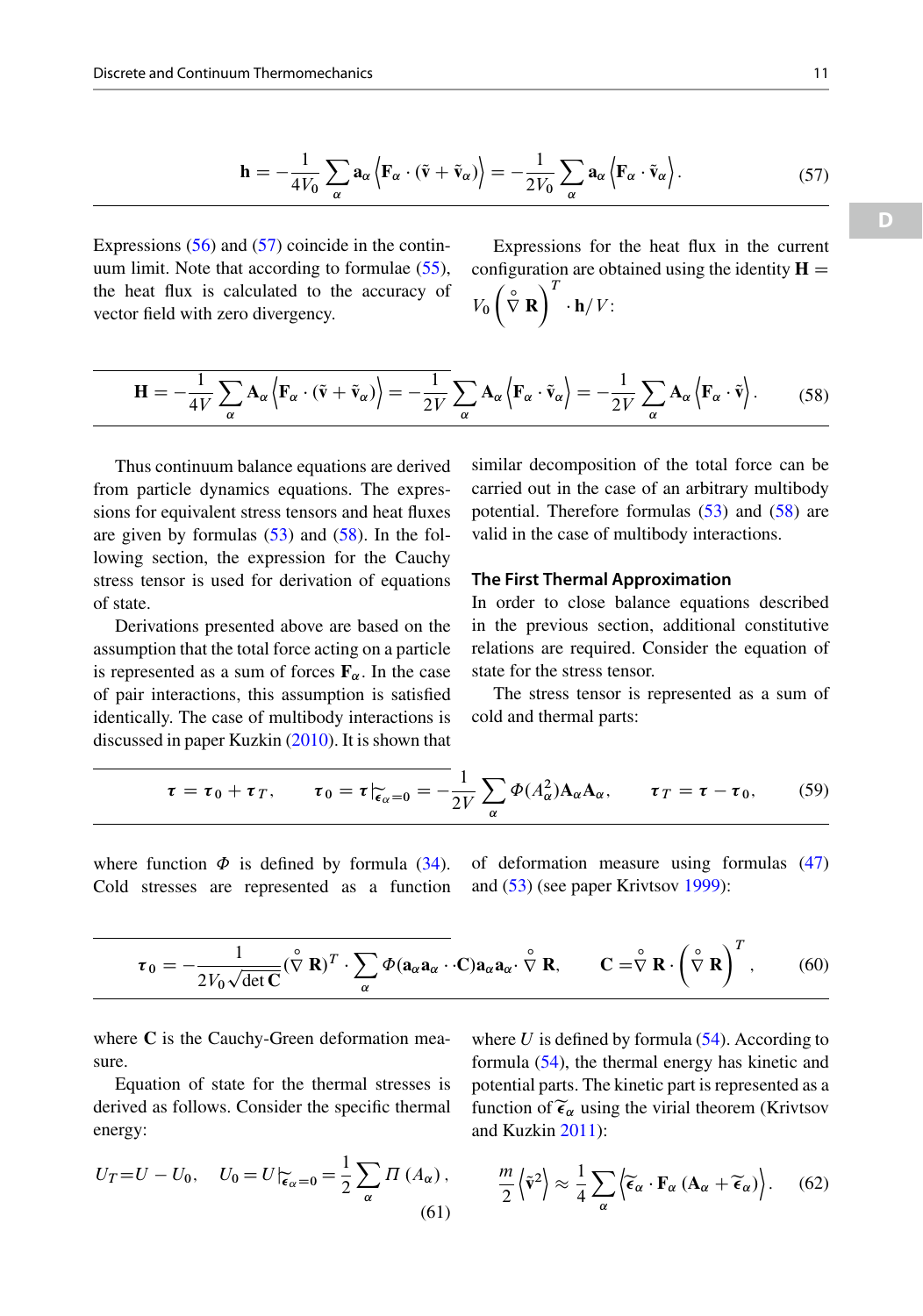Then thermal stresses and thermal energy depend on parameters  $\widetilde{\epsilon}_{\alpha}$  characterizing thermal motion.

In the first approximation, series expansion of  $\tau_T$  and  $U_T$  with respect to  $\tilde{\epsilon}_{\alpha}$  yields

$$
\tau_T \approx -\frac{1}{2V} \sum_{\alpha} \left[ 2\Phi' A_{\alpha} E A_{\alpha} + \Phi' A_{\alpha} A_{\alpha} E + 2\Phi'' A_{\alpha} A_{\alpha} A_{\alpha} A_{\alpha} \right] \cdot \cdot \left\langle \widetilde{\epsilon}_{\alpha} \widetilde{\epsilon}_{\alpha} \right\rangle,
$$
  
\n
$$
U_T \approx -\frac{1}{2} \sum_{\alpha} \left[ \Phi E + 2\Phi' A_{\alpha} A_{\alpha} \right] \cdot \cdot \left\langle \widetilde{\epsilon}_{\alpha} \widetilde{\epsilon}_{\alpha} \right\rangle.
$$
 (63)

Equations  $(63)$  show that thermal energy and thermal pressure depend on symmetric second rank tensors  $\langle \tilde{\epsilon}_{\alpha} \tilde{\epsilon}_{\alpha} \rangle$ . In order to obtain the equation of state, additional relations between components of these tensors are required.

In paper Krivtsov and Kuzkin [\(2011\)](#page-15-11), the following assumption is used

<span id="page-11-2"></span><span id="page-11-0"></span>
$$
\left\langle \widetilde{\epsilon}_{\alpha} \widetilde{\epsilon}_{\alpha} \right\rangle = \frac{1}{d} \xi^2 \mathbf{E}, \qquad \xi^2 = \left\langle \widetilde{\epsilon}_{\alpha}^2 \right\rangle. \tag{64}
$$

In this case, thermal pressure and thermal energy are functions of a single scalar parameter  $\xi^2$ characterizing thermal motion. Excluding this parameter from formulas  $(63)$  yields the equation of state

$$
\tau_T = \frac{G}{V} U_T, \qquad G = \frac{\sum_{\alpha} \left( (d+2)\Phi' + 2\Phi'' A_{\alpha}^2 \right) A_{\alpha} A_{\alpha}}{\sum_{\alpha} \left( d \Phi + 2\Phi' A_{\alpha}^2 \right)}, \tag{65}
$$

where tensor **G** is related to conventional Grüneisen parameter as  $\Gamma = -\frac{1}{d} tr G$ . In the case of interactions of the nearest-neighbors, the expression for the Grüneisen parameter reads

<span id="page-11-1"></span>
$$
\Gamma = -\frac{\Pi''' A^2 + (d-1)\left[\Pi'' A - \Pi'\right]}{2d(\Pi'' A + (d-1)\Pi')}.
$$
 (66)

A particular case of formula  $(66)$  for the facecentered cubic lattice  $(d = 3)$  is derived in paper Irvine and Stacey [\(1975\)](#page-15-16). Note that according to formula  $(66)$ , the Grüneisen parameter can be negative. This case corresponds to negative thermal expansion (Kuzkin [2014;](#page-15-17) Dove and Fang [2016\)](#page-15-18).

In one-dimensional case, assumption [\(64\)](#page-11-2) is satisfied, and therefore formula [\(66\)](#page-11-1) is exact. In multidimensional case, computer simulations show that assumption [\(64\)](#page-11-2) is not accurate – tenshow that assumption (0-) is not accurate – ten-<br>sors  $\langle \tilde{\epsilon}_{\alpha} \tilde{\epsilon}_{\alpha} \rangle$  are not isotropic. Then additional relations are needed to close the system of equations [\(63\)](#page-11-0).

In two-dimensional case, Eqs. [\(63\)](#page-11-0) contain additional unknown parameters

$$
\beta_{\alpha} = \frac{\left\langle (\widetilde{\epsilon}_{\alpha} \cdot \mathbf{n}_{\alpha})^2 \right\rangle}{\left\langle (\widetilde{\epsilon}_{\alpha} \cdot \mathbf{e}_{\alpha})^2 \right\rangle},\tag{67}
$$

characterizing the relation between the longitudinal and in-plane transverse deformations of the bonds caused by the thermal motion. Here  $\mathbf{e}_{\alpha} =$  $\mathbf{a}_{\alpha}/|\mathbf{a}_{\alpha}|$ ;  $\mathbf{n}_{\alpha}$  is normal to  $\mathbf{e}_{\alpha}$  in the lattice plane. For triangular lattice with nearest-neighbor interactions,  $\beta_{\alpha}$  is independent on  $\alpha$ . Therefore index  $\alpha$  is omitted below. Then the Grüneisen parameter is represented in terms of  $\beta$  as follows (Panchenko et al. [2017\)](#page-15-19):

$$
\Gamma = -\frac{\Pi''' A^2 + \beta \left[ \Pi'' A - \Pi' \right]}{4(\Pi'' A + \beta \Pi')} ,\qquad(68)
$$

Parameter  $\beta$  can be estimated using harmonic crystal model. In paper Kuzkin and Krivtsov [\(2017a\)](#page-15-20), an equation for the covariance of the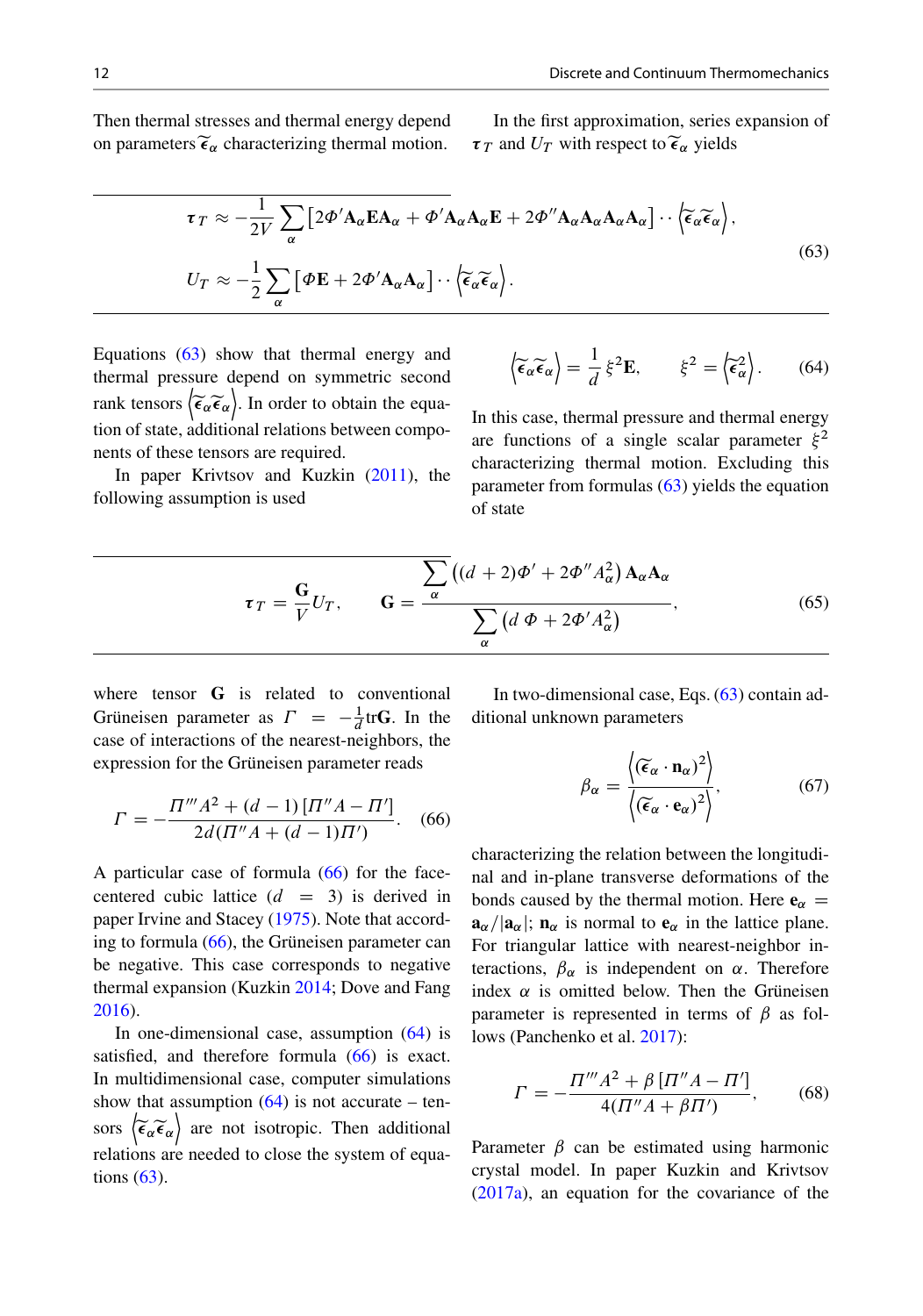particle displacements is derived. Numerical solution of this equation yields the value of parameter  $\beta \approx 1.43$ . This value is in a good agreement with results of molecular dynamics simulations (Panchenko et al. [2017\)](#page-15-19).

In three-dimensional case, for each bond there are two unknown parameters characterizing the relation between longitudinal deformation and transverse deformations in two different directions. Molecular dynamics investigation of this problem is carried out in paper Barton and Stacey [\(1985\)](#page-15-21). Parameters similar to  $\beta_{\alpha}$  are calculated for the face-centered cubic lattice with Lennard-Jones interactions.

Thus series expansion of the stress tensor and the thermal energy allows to derive equations of state. In the first approximation, the equation of state in generalized (tensor) Mie-Grüneisen form is obtained. Leaving more terms in the series yields more accurate equations of state similar to the Eqs. [\(43\)](#page-7-4) (see paper Krivtsov and Kuzkin [2011\)](#page-15-11). Note that for two- and threedimensional crystals, nonlinear corrections to the Mie-Grüneisen equation of state are less important than for one-dimensional or quasi-onedimensional crystals.

# **Heat Transfer in One-Dimensional Crystal**

### **Nonlocal Temperature**

As it is shown above, it is possible to rigorously derive macroscopic continuum equations for the anharmonic crystals in the case of adiabatic approximation, where the heat fluxes are neglected. Attempts to obtain by the similar way the constitutive equation for the heat flux failed. In continuum mechanics, the Fourier law is widely used. The law assumes linear dependence between the heat flux and temperature gradient. However, this law is not fulfilled for harmonic and weakly anharmonic crystals (Rieder et al. [1967;](#page-15-22) Lepri et al. [2003;](#page-15-23) Kannan et al. [2012;](#page-15-24) Harris et al. [2008;](#page-15-25) Gendelman and Savin [2010;](#page-15-26) Dudnikova and Spohn [2003\)](#page-15-27). As it is shown below, generally an infinite number of additional variables (generalized energies or nonlocal temperatures) should be added to obtain the closed equations for the heat transfer (Krivtsov [2014,](#page-15-28) [2015a,](#page-15-29)[b;](#page-15-30) Kuzkin and Krivtsov [2017b\)](#page-15-31).

Consider one-dimensional crystal [\(5\)](#page-2-2) in harmonic approximation

$$
\ddot{u}_k = \mathcal{L}_k u_k \stackrel{\text{def}}{=} \omega_e^2 (u_{k-1} - 2u_k + u_{k+1}), \qquad \omega_e \stackrel{\text{def}}{=} \sqrt{C/m},
$$
(69)

where  $\mathcal{L}_k$  is the linear difference operator applied to index k, coefficient  $\omega_e$  is the elementary frequency, and  $C \stackrel{\text{def}}{=} \Pi''(a)$  is the bond stiffness.

The thermal energy and the kinetic temperature are not sufficient for description of the heat transfer. To close the system of equations, the generalized nonlocal temperatures are introduced:  $\overline{a}$  $\overline{1}$ 

$$
k_B \theta_{pq} \stackrel{\text{def}}{=} m \left\langle \tilde{v}_p \tilde{v}_q \right\rangle. \tag{70}
$$

The nonlocal temperature satisfies the following differential-difference equation (Krivtsov [2007a\)](#page-15-32)

<span id="page-12-0"></span>
$$
\dddot{\mathcal{H}}_q - 2(\mathcal{L}_p + \mathcal{L}_q)\ddot{\theta}_{pq} + (\mathcal{L}_p - \mathcal{L}_q)^2 \theta_{pq} = 0.
$$
\n(71)

This equation describes two processes: fast transition to the local thermal equilibrium (Krivtsov [2014\)](#page-15-28) and slow heat transfer (Krivtsov [2015a](#page-15-29)[,b\)](#page-15-30).

If only the slow motion is considered, then the first term with the forth derivative in Eq.  $(71)$ can be neglected resulting in the equation of the second order with respect to time. For continualization new variables are introduced:

$$
\theta_k(x) \stackrel{\text{def}}{=} (-1)^k \theta_{pq}, \quad k \stackrel{\text{def}}{=} q - p, \quad x \stackrel{\text{def}}{=} \frac{p + q}{2} a,
$$
\n(72)

where  $x$  is the macroscopic spacial coordinate. Then the nonlocal temperature  $\theta_k(x)$  satisfies equation (Krivtsov [2015a](#page-15-29)[,b\)](#page-15-30):

<span id="page-12-1"></span>
$$
\ddot{\theta}_k + \frac{1}{4}c^2(\theta_{k-1} - 2\theta_k + \theta_{k+1})'' = 0, \quad (73)
$$

where  $c \stackrel{\text{def}}{=} \omega_e a$  is the sound velocity in the crystal. Equation  $(73)$  can be interpreted as an infinite system of coupled wave equations. Given known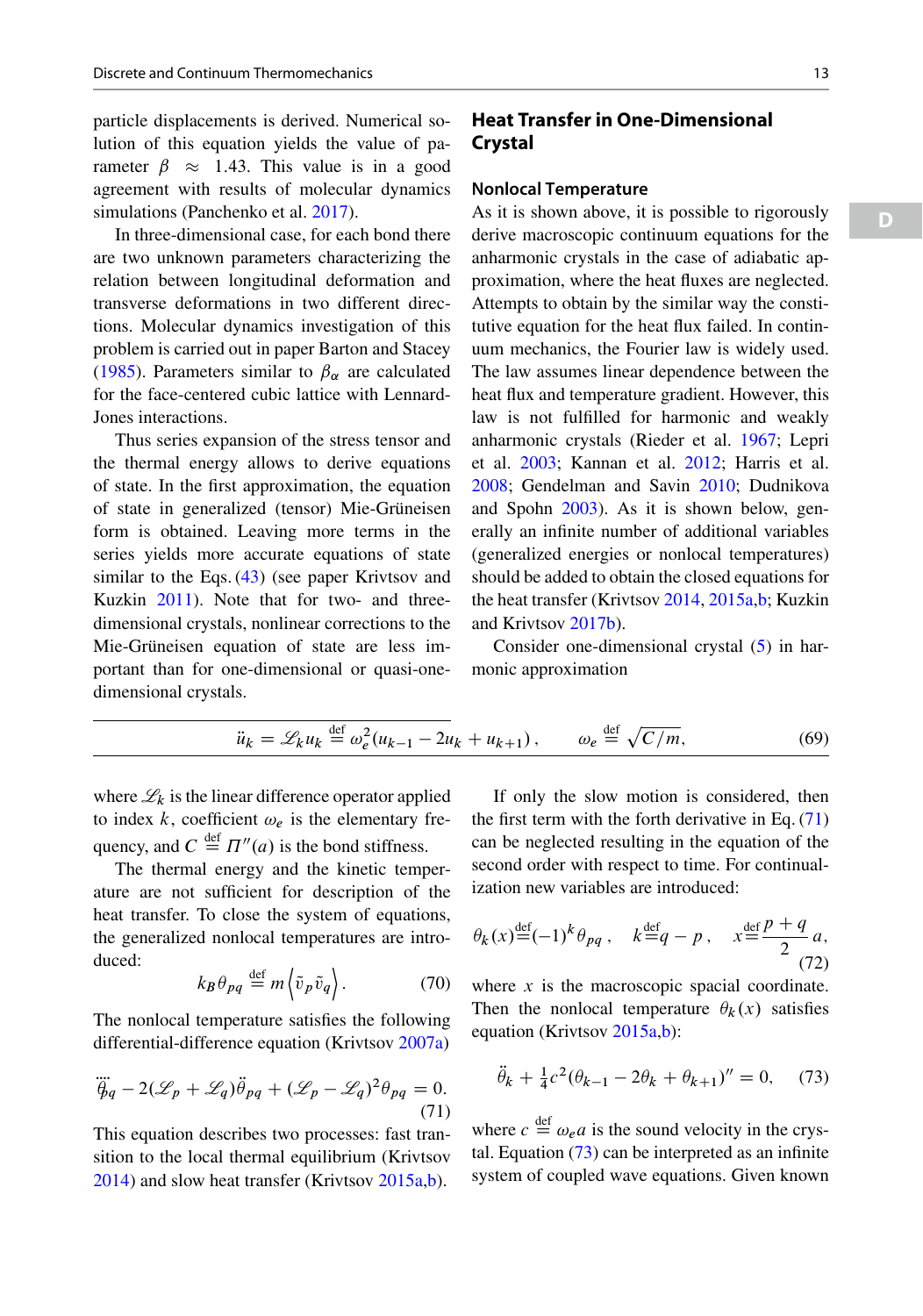the solution of Eq.  $(73)$ , the kinetic temperature is calculated as  $T(x) = \theta_k(x)|_{k=0}$ .

#### **Heat Impact**

The initial problem of the heat impact for Eq. [\(1\)](#page-2-0) is

<span id="page-13-4"></span>
$$
u_k|_{t=0} = 0
$$
,  $\dot{u}_k|_{t=0} = \sigma(x)\varrho_k$ , (74)

where  $\rho_k$  are independent random values with zero expectation and unit variance and  $\sigma(x)$  is variance of the initial velocities, which is a slowly varying function of the spatial coordinate  $x =$ ka. This kind of initial conditions can be induced by an ultrashort laser pulse (Inogamov et al. [2012;](#page-15-33) Indeytsev et al. [2009\)](#page-15-34).

The corresponding initial conditions for the nonlocal temperature are

<span id="page-13-0"></span>
$$
\theta_k(x)|_{t=0} = T_0(x)\delta_k, \qquad \dot{\theta}_k(x)|_{t=0} = 0,
$$
\n(75)

where  $T_0(x) = m\sigma^2(x)/(2k_B)$  is the initial temperature distribution,  $\delta_k = 1$  for  $k = 0$  and  $\delta_k = 0$  for  $k \neq 0$ . These initial conditions correspond to the end of the fast transition process (Krivtsov [2014\)](#page-15-28), resulting in double decrease of the initial kinetic temperature due to equilibration between the kinetic and potential parts of the thermal energy (according to the virial theorem).

<span id="page-13-1"></span>Solution of the initial problem  $(73)$  and  $(75)$ yields the following expression for the kinetic temperature (Krivtsov [2015a,](#page-15-29)[b\)](#page-15-30):

$$
T(t,x) = \frac{1}{\pi} \int_{-1}^{1} \frac{T_0(x - cts)}{\sqrt{1 - s^2}} ds = \frac{1}{2\pi} \int_{0}^{2\pi} T_0(x + ct \cos \frac{p}{2}) dp.
$$
 (76)

It can be shown that  $c \cos \frac{p}{2}$  is the functional dependence of the group velocity of Eq.  $(1)$  on the wave number  $p$ . Then the second solution in [\(76\)](#page-13-1) can be interpreted as superposition of waves traveling with group velocity and having a shape of initial temperature distribution (Kuzkin and Krivtsov [2017b\)](#page-15-31).

Solutions [\(76\)](#page-13-1) satisfy the following differential equation:

<span id="page-13-2"></span>
$$
\ddot{T} + \frac{1}{t}\dot{T} = c^2 T'' \tag{77}
$$

with initial conditions

<span id="page-13-3"></span>
$$
T|_{t=0} = T_0(x), \qquad \dot{T}|_{t=0} = 0. \tag{78}
$$

Equation [\(77\)](#page-13-2) is a particular case of the Darboux equation. Equation [\(77\)](#page-13-2) for thermal processes in harmonic one-dimensional crystal is originally derived in Krivtsov  $(2015a,b)$  $(2015a,b)$ . This equation is nonautonomous: one of its coefficients explicitly depends on time  $t$ . Despite the fact that the co-efficient in Eq. [\(77\)](#page-13-2) has singularity for  $t = 0$ , its solution with initial conditions [\(78\)](#page-13-3), as it follows from [\(76\)](#page-13-1), has no singularities for any smooth

 $T_0(x)$ . Equation [\(77\)](#page-13-2) is nonautonomous because it describes an evolution of the heat impact – the sudden heat perturbation [\(74\)](#page-13-4) happened at  $t = 0$ . The coefficient t in the equation is the time elapsed from the moment of the heat impact. That is why Eq.  $(77)$  is not time-invariant (it changes with the time shift  $t \rightarrow t + \tau$ , and it can be considered only with initial conditions [\(78\)](#page-13-3). General heat transfer processes are described by Eq. [\(73\)](#page-12-1), which is much more complicated, but it has constant coefficients, and therefore it is autonomous and time-invariant.

Equation [\(77\)](#page-13-2) looks similar to the equation of hyperbolic heat conductivity:

<span id="page-13-5"></span>
$$
\ddot{T} + \frac{1}{\tau}\dot{T} = c^2T'',\qquad(79)
$$

where  $\tau$  is the relaxation constant and c is the wave front velocity. Indeed, both equations demonstrate wave behavior with the finite speed c for the front propagation. This differs them from the classic Fourier heat equation  $T = \beta T''$  ( $\beta$  is the thermal diffusivity). For the Fourier equation, a signal propagates with an infinite speed, and therefore the heat front is absent. Equation [\(79\)](#page-13-5)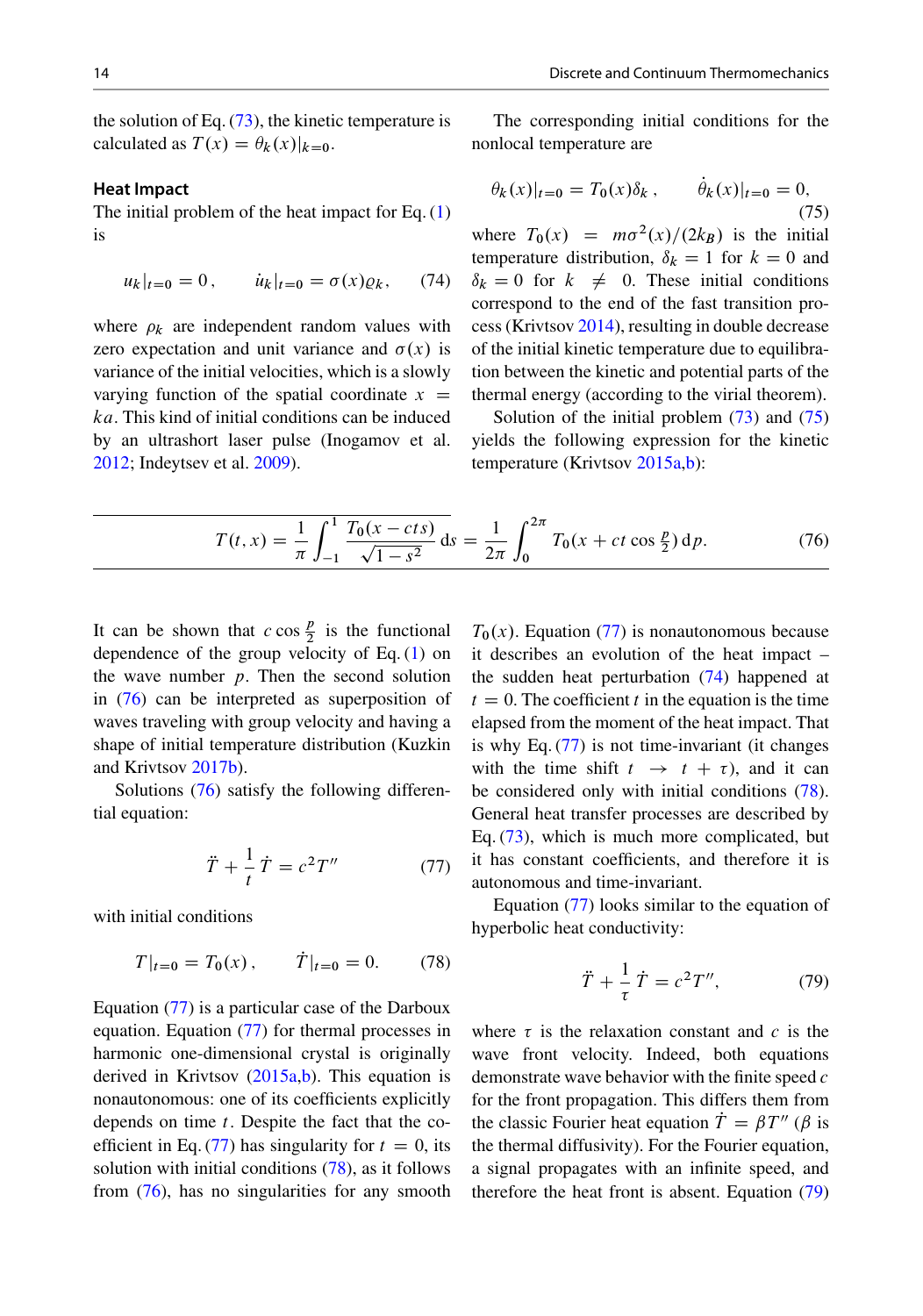is empiric, while Eq. [\(77\)](#page-13-2) is rigorously derived from lattice dynamics equations [\(1\)](#page-2-0).

## **Heat Flux**

The heat flux  $(10)$  in the harmonic case reads

$$
h = -\left\langle \widetilde{F}_k \widetilde{v}_{k-1} \right\rangle = -C \left\langle \widetilde{\epsilon}_k \widetilde{v}_{k-1} \right\rangle, \qquad (80)
$$

where  $C$  is the bond stiffness. Time differentiation with subsequent continualization yields

<span id="page-14-0"></span>
$$
\dot{h} = -\frac{1}{2} \rho c^2 k_B (T - \theta_1)', \quad k_B \theta_1 \stackrel{\text{def}}{=} -\left\langle \widetilde{v}_k \widetilde{v}_{k-1} \right\rangle. \tag{81}
$$

Therefore, once the Eq.  $(73)$  for the nonlocal temperatures is solved, the heat flux can be obtained from relation [\(81\)](#page-14-0). However, it is seen that the heat flux depends not only on the kinetic temperature T but also on the nonlocal temperature  $\theta_1$ . That is why it is impossible to close thermomechanics equations in general nonadiabatic case without using Eq.  $(73)$  or its nonlinear extension.

For the heat impact problem, the solution of Eq. [\(73\)](#page-12-1) yields the following constitutive relation for the heat flux (Krivtsov [2015a](#page-15-29)[,b\)](#page-15-30):

$$
\dot{h} + \frac{1}{t}h = -\rho c^2 k_B T',\qquad(82)
$$

which is an analogue of the Fourier law for the considered system.

#### **Summary**

Equations of thermomechanics for both discrete and continuum levels consist of balance equations (balance of momentum, energy, etc.) and constitutive equations (equations of state). At the discrete level, the constitutive equations relate the bond deformations and forces and at the continuum level – the temperature (or thermal energy), strains, stresses, heat fluxes, etc. Balance equations can be obtained rigorously at both levels. Derivation of constitutive equations is much more complicated. Fundamental laws of thermodynamics and the principle of material objectivity yield some restrictions on the structure of constitutive equations. However, the ambiguity in the construction of constitutive equations is rather large. In this situation, it is useful to consider discrete systems, for which the constitutive equations can be derived analytically.

Transition from discrete to continuum description is demonstrated above for a number of relatively simple but still challenging systems. In the adiabatic case (zero heat flux), the transition can be carried out for anharmonic crystals. Series expansion of stress and internal energy with respect to small parameter characterizing thermal motion yields equations of state. In two- and three-dimensional cases, the equation of state in the Mie-Grüneisen form has sufficient accuracy. For one-dimensional and quasi-one-dimensional crystals, the Mie-Grüneisen equation of state can be inaccurate or even qualitatively wrong. In this case, more accurate nonlinear equations of state described above should be used.

If the heat transfer is taken into account, the situation is more complicated. Therefore, only the simplest harmonic system was considered. Generally, the presented approach for description of heat transfer can be extended to arbitrary harmonic systems and some anharmonic systems, but this requires additional considerations.

**Acknowledgements** This work was supported by the Russian Science Foundation (RSCF grant No. 17-71- 10213).

## **Cross-References**

- [Dispersion Relations for the Coupled Hyper](http://link.springer.com/Dispersion Relations for the Coupled Hyperbolic Thermoelasticity)bolic Thermoelasticity
- [Kinetic Theory and Thermodynamics, Non-e](http://link.springer.com/Kinetic Theory and Thermodynamics, Non-equilibrium Reacting Gas Flows)quilibrium Reacting Gas Flows
- [Thermal Effects by Means of Two-Component](http://link.springer.com/Thermal Effects by Means of Two-Component Cosserat Continuum) Cosserat Continuum
- [Thermoelastic Waves in a Medium with](http://link.springer.com/Thermoelastic Waves in a Medium with Heat-Flux Relaxation) Heat-Flux Relaxation
- [Truesdell's and Zhilin's Approaches, Deriva](http://link.springer.com/Truesdell)tion of Constitutive Equations
- [Zhilin's Method and Its Modifications](http://link.springer.com/Zhilin)